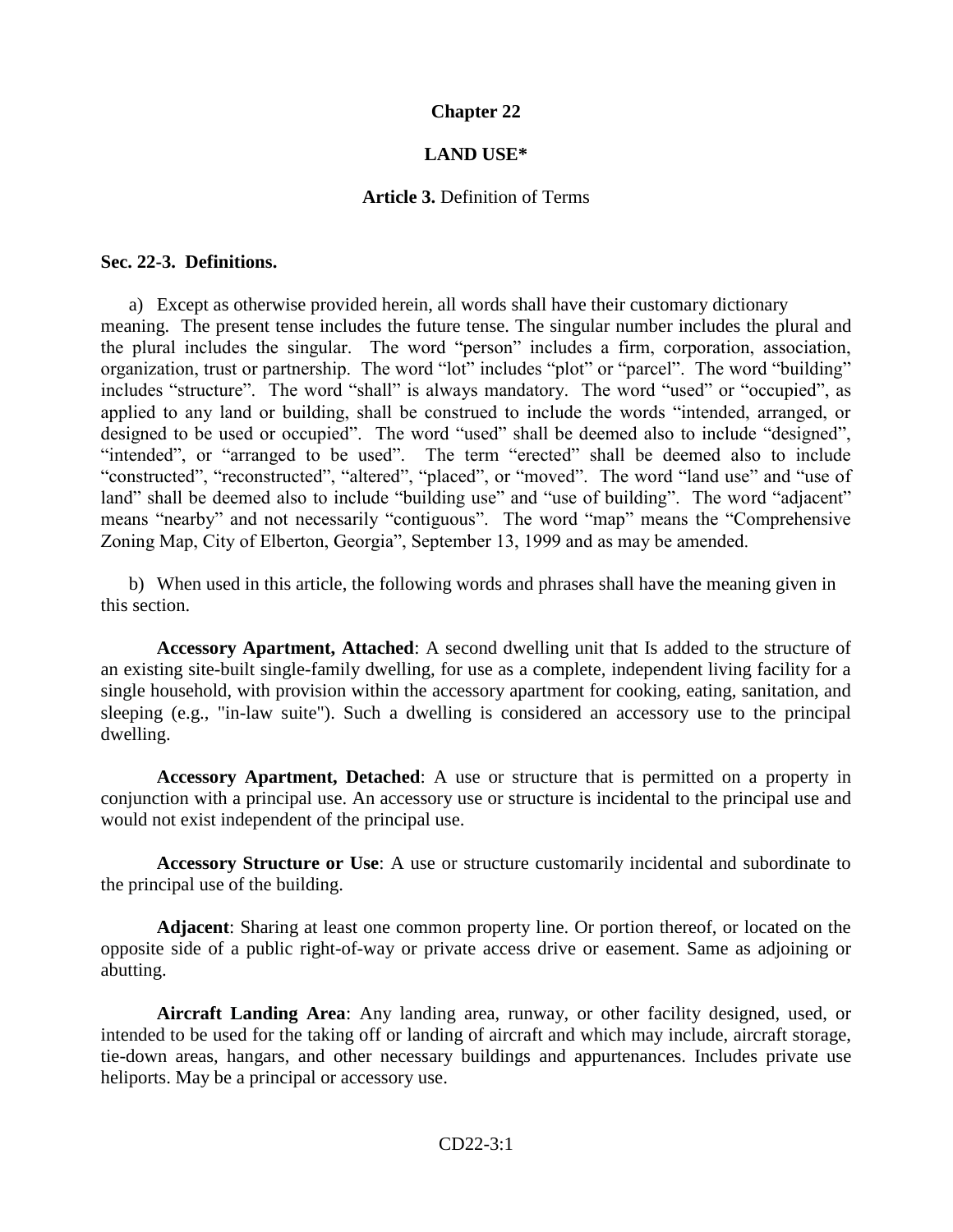**Alley**: A platted service way providing a secondary means of access to abutting properties which is not intended for general traffic circulation.

**Alternative Tower Structure**: See Telecommunications, Tower, Alternative Structure.

**Alteration**: Any change in the supporting member of a building, any modification or change in construction, any addition which increases the area or height, any change in use of or movement of a building from one location to another, or any increase in the amount or volume of space used for any activity.

**Animal Shelter**: A public or private facility exclusively for the temporary housing of stray or unwanted domestic animals.

**Antenna**: See Telecommunications Antenna.

**Apartment**: A suite of two (2) or more rooms and a bath which is designed according to the Southern Building Code and designed or intended for occupancy by one (1) family or one (1) person doing its cooing therein. For zoning purposes, an apartment is regarded as a dwelling unit. A structure containing two (2) apartments is a

duplex. A structure containing three (3) or more apartments is a multi-family dwelling.

**Apartment, Garage**: A dwelling unit for one (1) family, erected above a private garage and detached from the main dwelling.

**Apartment Building**: A multi-family dwelling unit located on a parcel of land under a single ownership and consisting of 3 or more single-family dwelling units separated by fire resistant walls as required by the Building Code of Elberton, Georgia.

**Applicant**: Any person who applies for a rezoning action and any attorney or other person representing or acting on behalf of a person who applies for a rezoning action.

**Automated Teller Machine**: A mechanized consumer banking device offered by a bank, whether outside or in an access-controlled facility operated by walk-up customers only and not accessible to customers in vehicles.

**Automated Teller Machine, Drive-through**: A mechanized consumer banking device offered by a bank accessible to and operated by customers in vehicles.

**Automobile Sales, Service or Repair Establishment**: New or used car, truck, tractor, trailer, boat, recreational vehicle, camper, motorcycle, and other motorized vehicle sales, leasing, rental, and/or service, including manufactured home and modular building sales agricultural implements and equipment, and similar pieces of equipment or vehicle. This definition includes automotive service such as rental car facilities, top and body, paint, automotive glass, transmission, tire sales and repair shops, car washes, and oil change and lubrication facilities. This term includes boat dealers.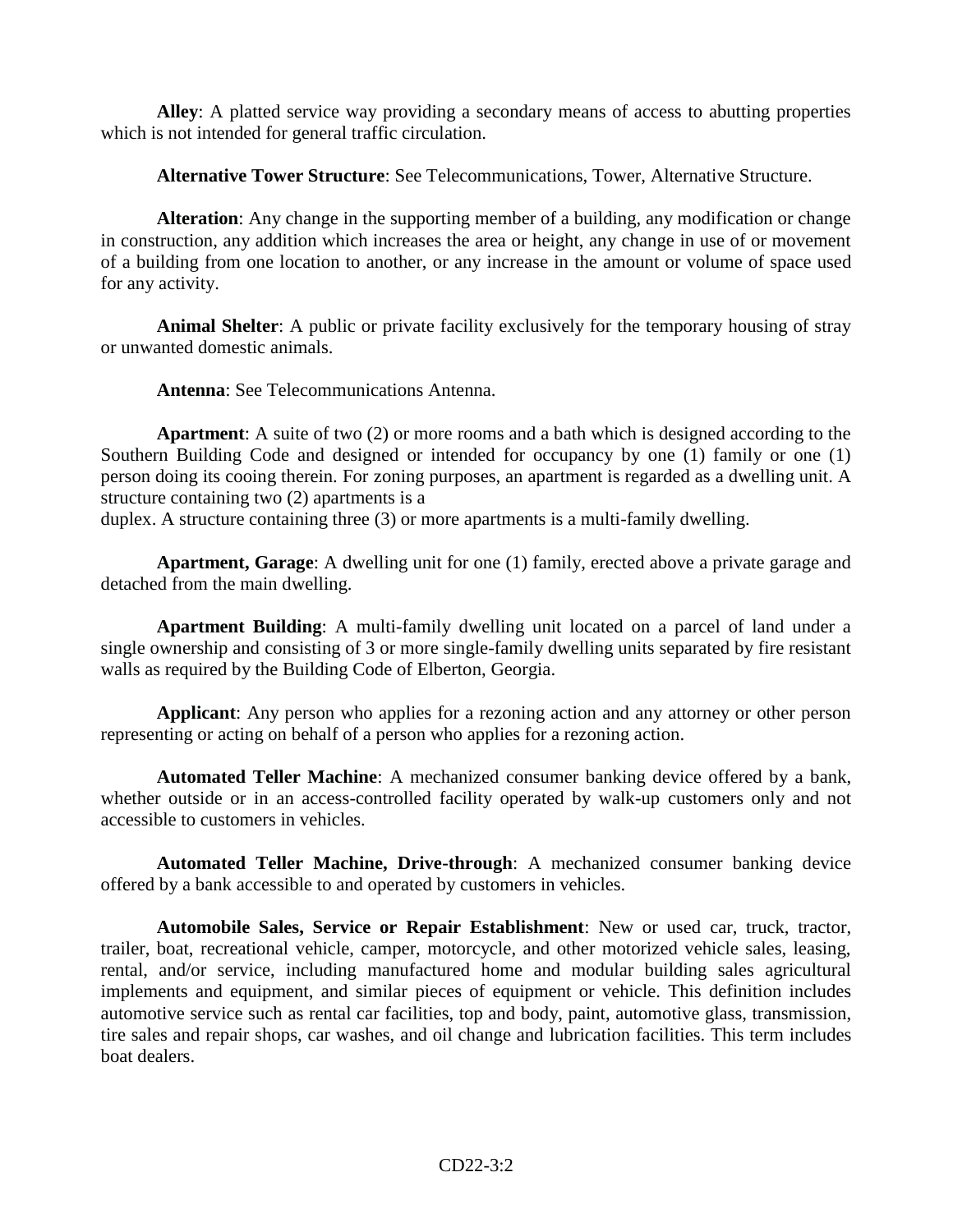**Automobile Wrecking Yard or Automobile Used Parts**: Any place where three (3) or more vehicles not in running condition, or the parts thereof, are stored in the open, or any building or structure used principally for wrecking or storage of automobiles not in running condition.

**Bank or Financial Establishment**: A business that accepts money for deposit into accounts from the general public or other financial institutions, and which may include personal or business loans, wire transfers and safe deposit boxes. Such uses include but are not limited to banks, savings and loan institutions and credit unions, and security and commodity exchanges.

**Best Management Practices**: An engineering technique, or a management strategy, that has been determined and accepted to be an effective and practical means of preventing or reducing soil erosion or nonpoint source pollution in a local area.

**Bed and Breakfast**: A business establishment operated within a dwelling by the owneroccupant, offering temporary lodging and one or more meals to the traveling public while away from their normal places of residence.

**Billiards and Pool Halls:** A group of more than two (2) pool tables or billiard tables available for use by the public, either for a fee or not for a fee, in the same place, location, or premises constituting a principal or accessory use. Establishments selling or displaying for sale pool tables or billiard tables shall not be considered a pool hall or billiard hall if such are not available for use by the public. *Ordinance 2196, May 1, 2017*

**Block**: A piece or parcel of land entirely surrounded by public highways or streets, railroads, rivers, streams, or U.S. Government property, regardless of a size or shape of such land for the number of lots thereon.

**Broadcasting Studio**: A building or structure operated as a radio or television broadcasting studio or station with local broadcast capability or intended for satellite distribution of programs, and usually including satellite dishes, microwave dishes, and/or other communications equipment.

**Mayor and Council**: Elberton Mayor and Council.

**Board of Adjustment**: The board or body whose purpose is to hear appeals from decision of administrative officials.

**Buffer/screening**: The establishment or retention of an opaque fence, wall, dense natural or landscaped plant material, landscaped earthen berm, or combination thereof, for the purpose of minimizing the effects of incompatible or objectionable uses, sights, noise, or odors on surrounding properties.

**Building**: Any structure, either permanent or temporary, above or below ground, having a roof or other covering and designed, built or used as a shelter or enclosure for persons, animals or property of any kind, and including tents or awnings used for the purposes of a building.

**Building, Height**: The vertical distance measured from the average elevation of the proposed finished grade to the highest point of the coping of a flat roof, or to the deck line of a mansard roof, or to the average height of the gables of a pitch or hip roof.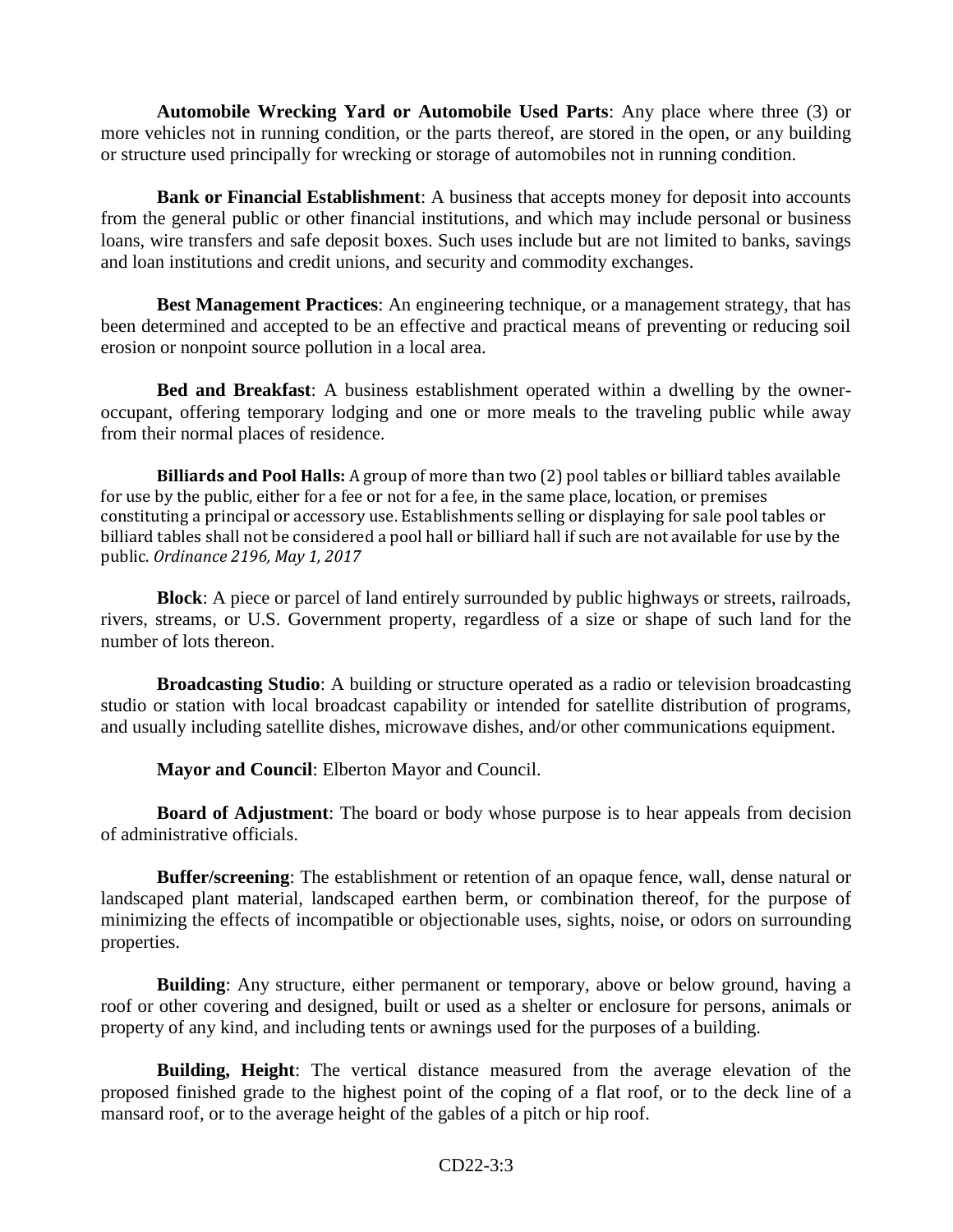**Building, Principal**: A building in which is conducted the principal use of the lot on which it is situated. In any residential district, any dwelling shall be deemed to be a principal building on the lot on which it is situated.

**Buildable Area**: The portion of a lot remaining and available for construction of a building or related facility after required yards, open space, and buffers have been provided.

**Building Inspector**: Elberton Building Inspector.

**Building Line Setback**: A line, set back a specified distance from and parallel to the front property line or street right-of-way line beyond which the foundation wall and any roofed porch, vestibule, or other such portion of a building shall not project.

**Bulk Plant or Station:** A place where petroleum products or other flammable liquids are stored for wholesale purposes only, where the total capacity of all storage tanks is more than 12,000 gallons.

**Bulk Storage**: An establishment where commodities, including both liquids and solids, are received by pipelines, tank car, tank vehicle, or other container, and are stored or blended in bulk for the purpose of distribution by pipeline, tank care, tank vehicle, or container.

**Business Entity**: Any corporation, partnership, limited partnership, firm, enterprise, franchise, association, or trust.

**Campaign Contribution**: A contribution as defined in paragraph (6) of O.C.G.A. §21-5-3.

**Carnival**: Any use which constitutes a traveling or transportable group or aggregation of rides, shows, gaming booths, and concessions and where the public either pays admission or participation fees.

**Carport**: A partially enclosed structure usually attached to a principal structure and used for the housing of motor vehicles, the property of, and for use only by, the occupants of the lot upon which said structure is located. For purposes of zoning, a carport attached to a principal structure shall be regarded as part of that principal structure, and not as an accessory structure.

**Cemetery, Religious Institution**: A plot of ground, building, mausoleum, or other enclosure owned by or adjacent to a religious institution and used for the burial of deceased persons who are generally members of that religious institution.

**Cemetery, Private**: Any plot of ground, building, mausoleum, or other enclosure used for the burial of deceased persons of one collateral line of descent.

**Cemetery, Public**: A plot of ground, building, mausoleum, or other enclosure not located on property owned by or adjacent to a religious institution but used for the burial of deceased persons.

**Church**: See "Religious Institution."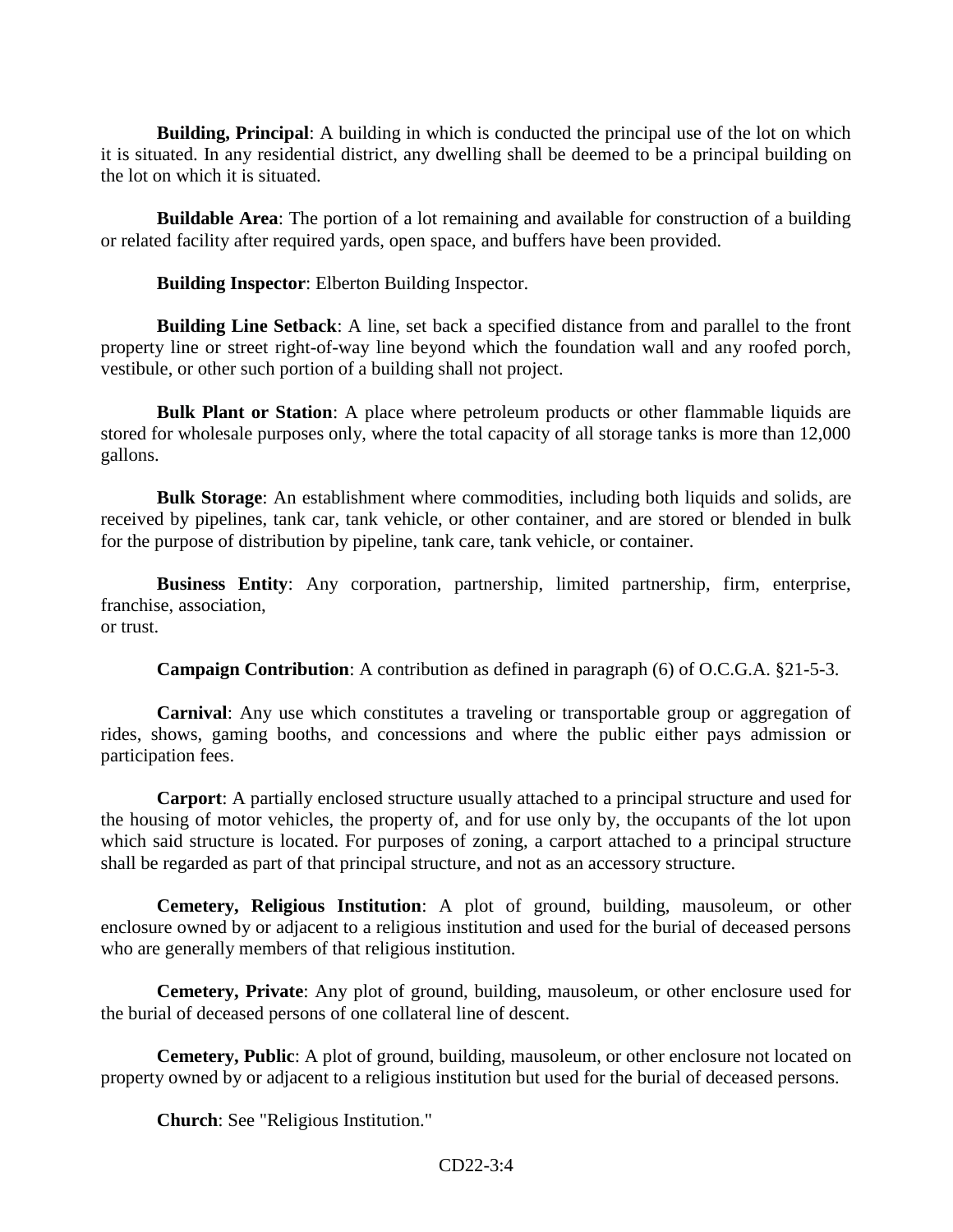**Clinic**: An institution or professional office, other than a hospital or nursing home, where persons are counseled, examined, and/or treated by one or more persons providing any form of healing or medical health service. Persons providing these services may offer any combination of counseling, diagnostic, therapeutic or preventative treatment, instruction, or services, and which may include medical, physical, psychological, or mental services and facilities for primarily ambulatory persons. Patients are not lodged overnight and are admitted for examination or treatment requiring only short (e.g., a matter of a few hours) recovery time.

**Co-location**: The placement of antennas of two or more service providers on a single tower or alternative tower structure.

**College or University**: An education use, public or private, that provides training beyond and in addition to that training received in the 12th grade (i.e. undergraduate and graduate), and which has students regularly attending classes, and which confers an associate, bachelor, master, and/or doctoral degrees(s).

**Commercial Operation**: An activity involving the sale of goods or serves for financial gain.

**Commercial Use**: An occupation, employment, or enterprise that is carried on for profit by the owner, lessee, or licensee.

**Composting Facility**: A facility where compost or organic matter that is derived primarily from off-site is processed by composting and/or processed for commercial purposes. Activities of a composting facility may include management, collection, transportation, staging, composting, curing, storage, marketing, or use of compost.

**Comprehensive Plan**: The "Comprehensive Plan for Elbert County and the cities of Bowman and Elberton," adopted February 2004 by the Elberton Mayor and Council and as may be amended.

**Conditional Use**: The imposition of conditions in the grant of a rezoning application which are in addition to or different from the regulations set forth in the zoning ordinance. The rezoning conditions must promote the general welfare and not merely private interest, the rezoning does not otherwise constitute illegal spot zoning, the conditions imposed are reasonable and not otherwise illegal and there is no express agreement bargaining away the city's authority to make subsequent zoning changes to the property.

**Construction Field Office**: A building or structure temporarily located on a site under development and/or construction which houses offices of the construction contractor. Includes the term "construction trailer."

**Continuing Care Retirement Community**: A residential facility providing multiple, comprehensive services to older adults. Such facility normally contains a combination of independent living units, assisted living, and skilled nursing care units.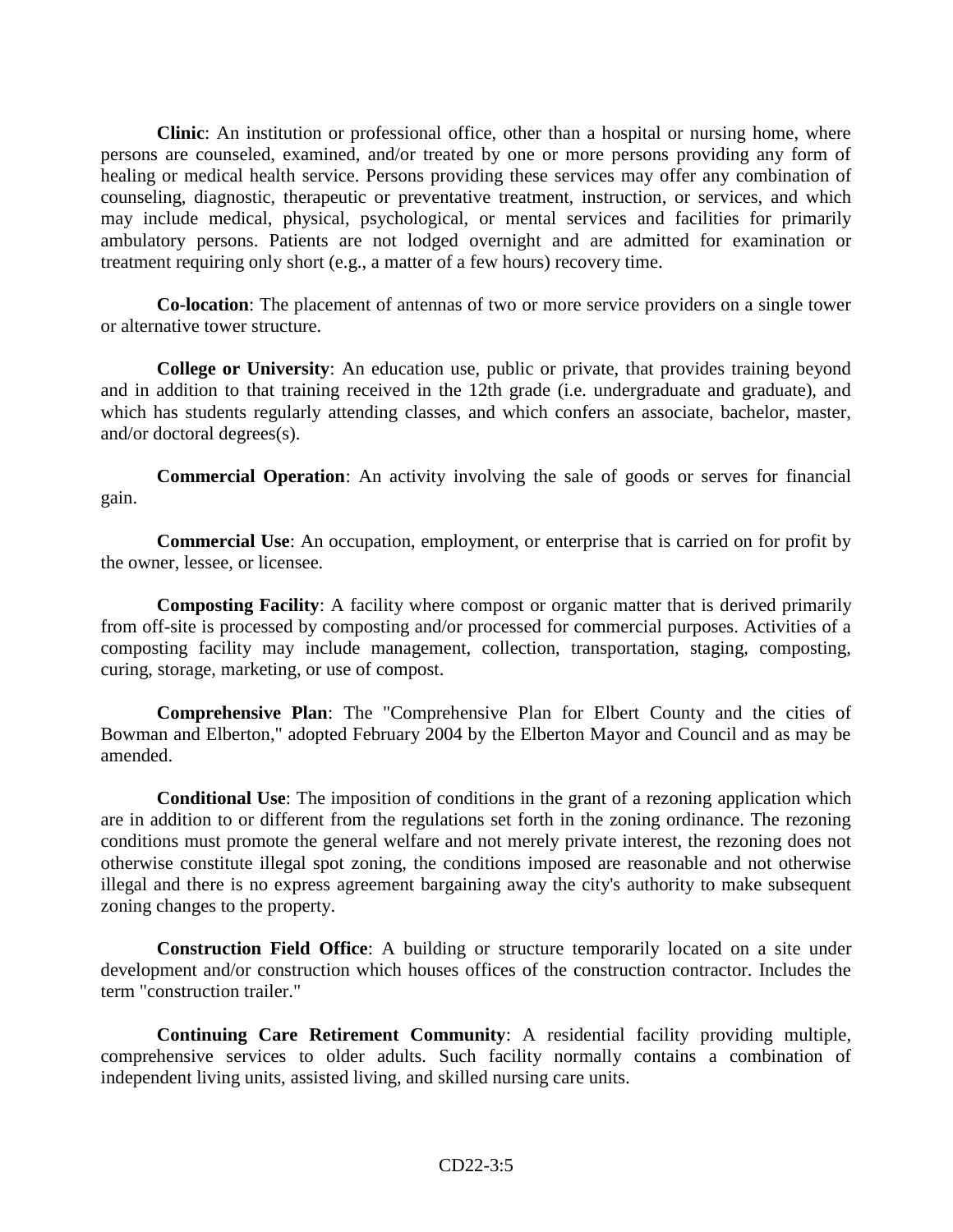**Contractor's Establishment**: An establishment engaged in the construction of buildings, engaged in heavy construction (such as streets, bridges or utilities), or specialized in such construction trades as building, grading, paving, roofing, carpentry, plumbing, heating and airconditioning, electrical wiring, masonry, well drilling, landscaping, or house painting. Such establishments usually involve the storage of material and the overnight parking of commercial vehicles.

**Convenience Store**: Any retail establishment offering for sale prepackaged food products, household items, and other goods commonly associated with the same. Convenience stores may also be grouped with restaurants and the retail sale of gasoline or diesel fuel, in locations where permitted.

**Country Club**: A club with recreational facilities for members, their families, and invited guests. This term is distinguished from community recreation and golf courses within planned residential communities.

**County**: Elbert County, Georgia.

**City Official**: Any member of the City staff.

**Crisis Center**: A facility or portion thereof and premises that are used for the purposes of emergency shelter, crisis intervention, including counseling, referral, hotline response, and similar human social service functions. Said facility may include meal preparation, distribution, or service for residents of the center as well as nonresidents, merchandise distribution, or shelter, including boarding, lodging, or residential care. This term includes domestic violence and centers, homeless shelters, and halfway houses.

**Cul-de-sac**: A local street with only one (1) outlet closed and terminated by a vehicular turnaround.

**Day Care Facility**: The use of a building or premises for the care and supervision of children or adults, who do not reside on the property, for periods of less than 24 hours. Structures serving more than 6 persons must meet the Building Code requirements for institutional uses. *Amended June 6, 2022, Ordinance 2217*

> **Family Day Care Home**: An accessory use within a private residence operated by the occupant of the dwelling that enrolls for pay, supervision and non-medical care, 6 or fewer children or adults with no overnight stays.

> **Group Day Care Home**: A day care facility that enrolls for pay, supervision and non-medical care, up to 18 children or adults with no overnight stays.

> **Day Care Center**: A day care facility that enrolls for pay, supervision and nonmedical care, 19 or more children or elderly adults with no overnight stays.

**Deed Restrictions/Private Covenants**: Private stipulations which govern lot size, minimum floor area, uses permitted, dedicated open space, and in some instances, architectural design. These may be stricter than provisions included in this Zoning Ordinance.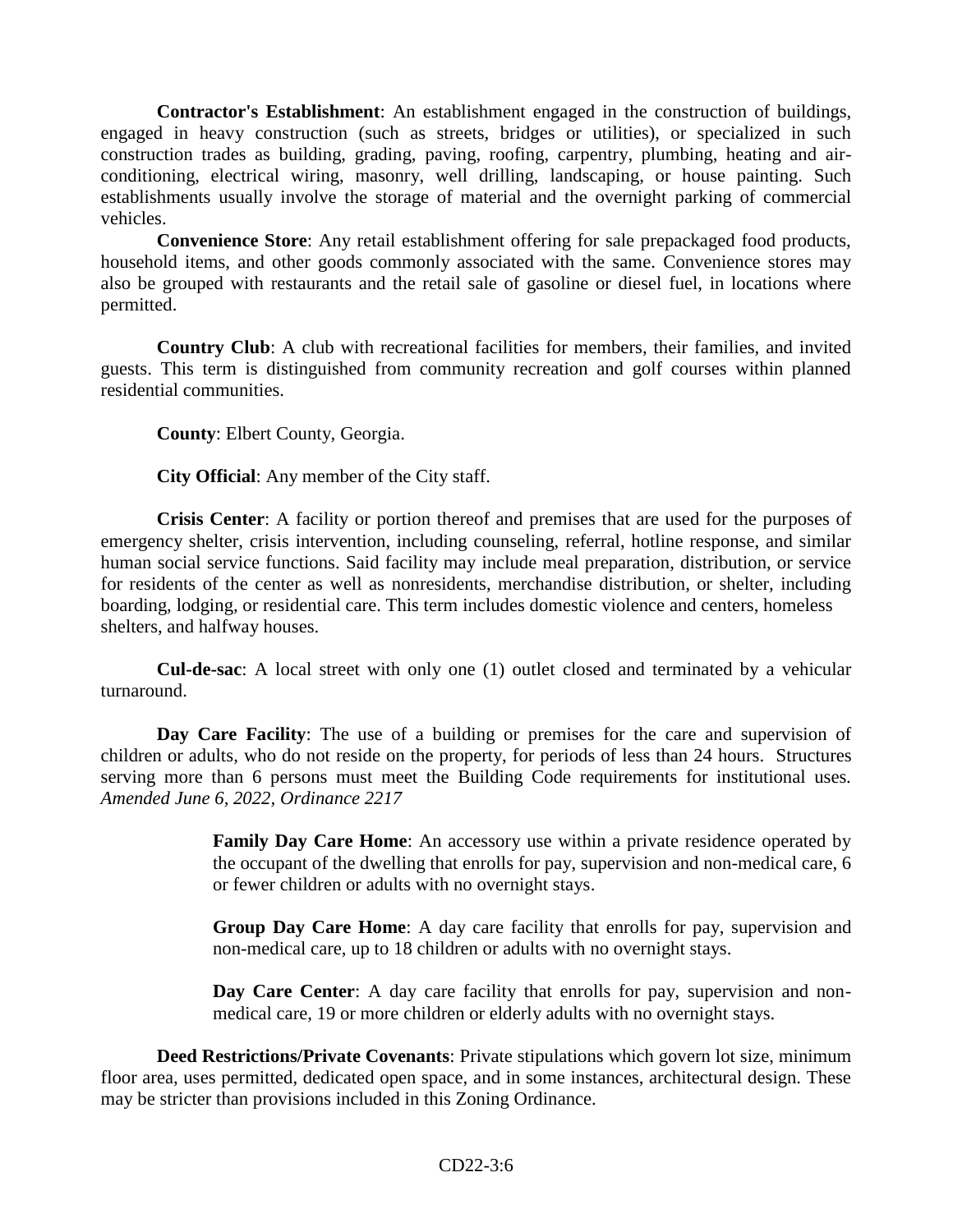**Density**: The number of dwelling units permitted per net acre of land. (Net acre = gross acre less streets, easements, water, open space, etc.)

**District**: A section of Elberton, Georgia where the zoning ordinance is uniform.

**Dormitory:** A building designed for occupancy on a term basis by students of a college, university, or nonprofit organization for the purpose of providing rooms for sleeping purposes, and which may include common kitchen and/or common gathering rooms for social purposes.

**Drive-through:** An accessory use where a good is sold to customers in vehicles.

**Drug Store/Pharmacy**: A retail business establishment (in contrast to a "prescription shop") which, A) dispenses prescription and non-prescription medications and B) has more than 2,500 square feet of floor space or which offers for sale products from more than three of the following product categories:

- 1) Bulk consumption food or drink products such as multiple serving food or drink packages or containers, (but not including single serving packages or containers).
- 2) Photographic film developing or processing services.
- 3) Tobacco products such as cigarettes, cigars, snuff, pipe tobacco, or chewing tobacco, (but not including nicotine gum, patches or similar products marketed as stop smoking aids).
- 4) Small appliances and personal electronics such as toasters, radios, cassette tape and CD players, calculators, cameras, video games, hair dryers or electric razors, (but not including digital medical thermometers, blood pressure or blood oxygen monitors, humidifiers, heating pads and medication delivery systems.
- 5) Cosmetics such as makeup, lipsticks or perfumes, (but not including mouthwashes, toothpastes, foot powders, first aid supplies or medical prostheses).
- 6) Alcoholic beverages such as beer, wine or spiritous liquors, (but not including medicines containing alcohol).
- 7) Housewares such as light bulbs, cooking utensils, cleaning fluids, drain cleaners, mops, garden hoses or lawn sprinklers.
- 8) Hardware such as hand tools, power tools, nails, screws, or electrical extension cords, (but not including durable medical equipment such as wheelchairs, braces, splints, crutches, walkers and similar equipment).
- 9) Seasonal items such as Christmas decorations, Halloween costumes and candy, lawn chairs, barbeque grills or picnic coolers, (but not including seasonal flu vaccine or other seasonal medicines).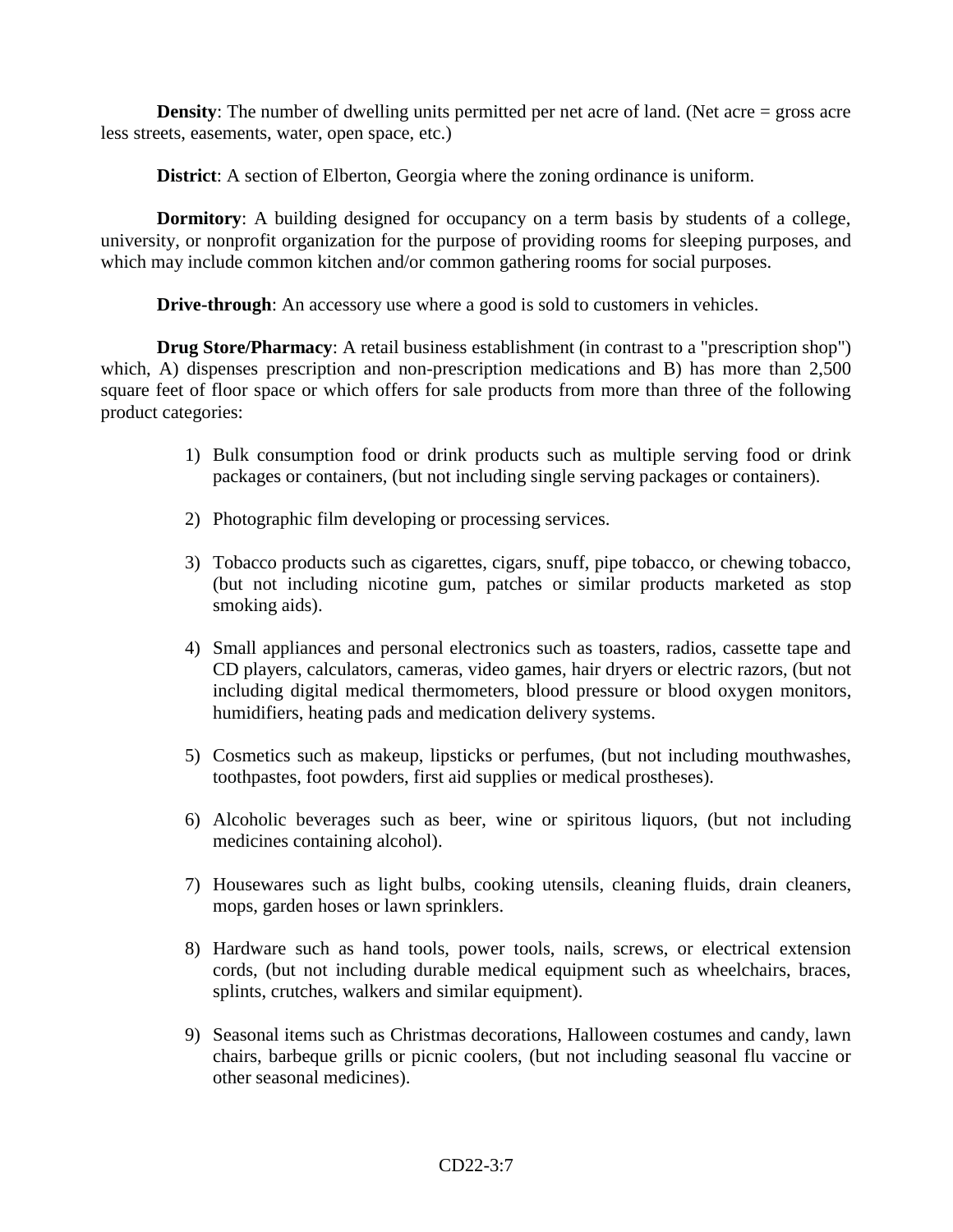- 10) School and office supplies such as staplers, three ring binders, file folders, desk calendars or pencil sharpeners.
- 11) Sporting goods and toys.
- 12) Automobile products including motor oil, gas treatment, jumper cables, wiper blades or fuses, (but not including prostheses or other device to assist a disabled person with driving.

**Dumpster/Waste Container**: A container used solely for the temporary collection and periodic transfer of garbage, household waste or trash excluding sanitary waste in septic tanks, yard trimmings, construction and demolition wastes, and hazardous wastes.

**Dwelling:** Any building or portion thereof which is designed for or used for residential purposes.

**Dwelling, Multi-Family:** A residential building designed exclusively for occupancy by three or more families in separate dwelling units living independently of each other.

1) **Townhouse**: A multi-family dwelling in which the dwelling units may adjoin one another only at the vertical walls and no dwelling unit may be located above another, as shown in the following

illustration.

2) **Apartment**: A multi-family dwelling in which a dwelling unit may be located above another, as shown in the following illustration.



**Dwelling, Single Family**: A building designed for and occupied exclusively by one family. See also "Site Built Single-Family Dwelling," "Manufactured Home," "Mobile Home" and "Modular Home."

**Dwelling, Two-Family (Duplex):** A building designed for and occupied exclusively by two families living independently of each other in separate dwelling units within the same building.

**Dwelling Unit:** An enclosure of one or more interconnected rooms, including separate bathroom and kitchen facilities, designed and constructed as a unit for permanent residential occupancy by one family.

**Easement**: A grant, made by the property owner, to the general public, or a corporation, or certain individual(s), for the use of land for a specific purpose or purposes.

**Exterminator**: A business establishment engaged in pest control.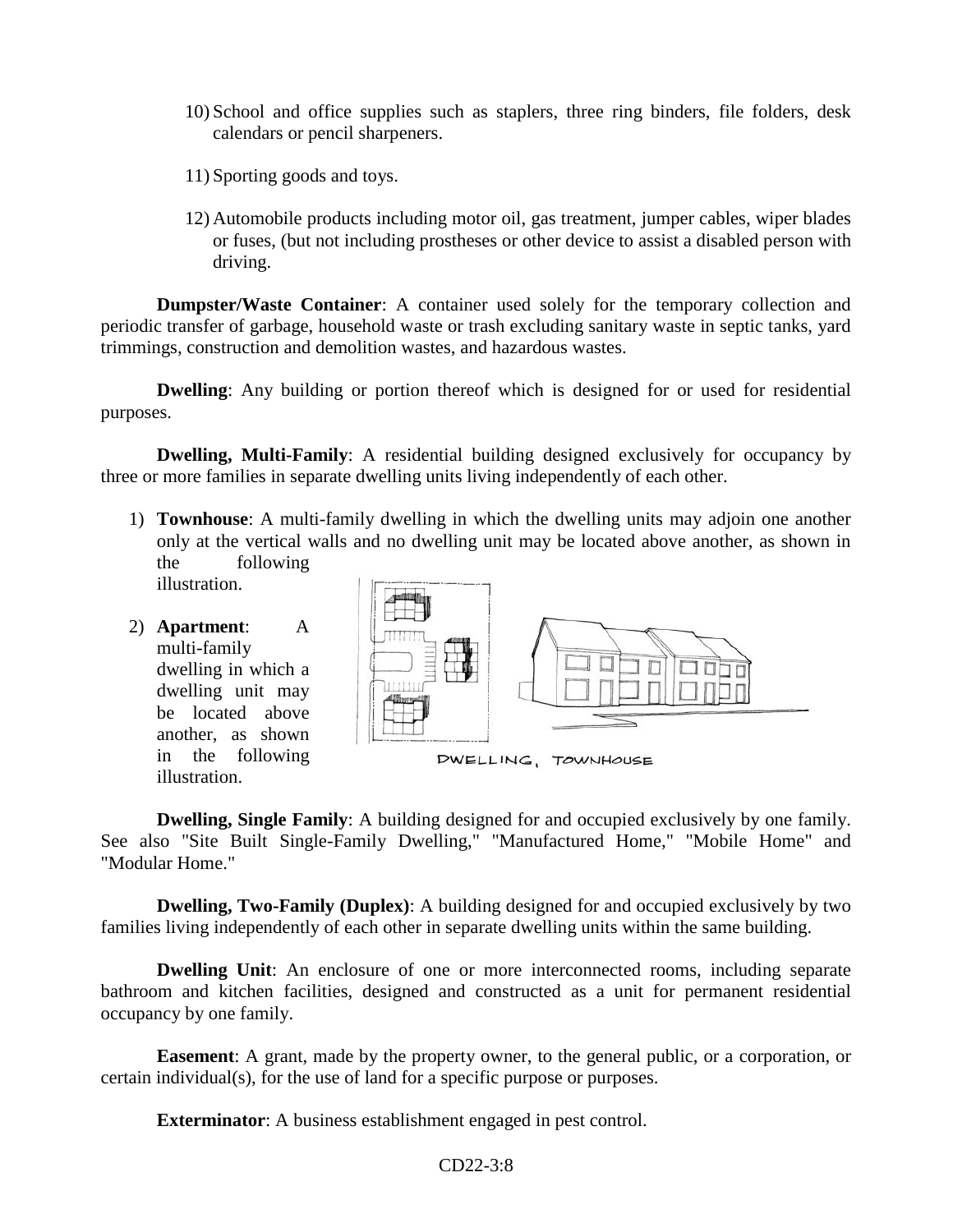**Façade**: That portion of any exterior elevation on the building extending from grade to top of the parapet, wall, or eaves and the entire width of the building elevation.

**Family**: One (1) or more individuals occupying a single dwelling unit on a non-transient basis, where all members are related by blood, marriage, adoption, or foster care, provided that a related family may also have up to two additional unrelated individuals living with them. The term "family" shall also include a group of no more than four (4) unrelated persons occupying a single dwelling unit on a non-transient basis. The term "family" does not include any organization or institutional group, or persons occupying a boarding house, rooming house, or hotel, as herein defined.

**Family Member**: The spouse, mother, father, brother, sister, son, step-son, daughter, stepdaughter, grandchild, or great grandchild of the property owner or the property owner's spouse if the lot is not jointly owned by both husband and wife.

**Financial Interest**: All direct ownership interests of the total assets or capital stock of a business entity where such ownership interest is 10 percent or more.

**Floor Area**: The sum of the gross horizontal areas of the total number of floors of a building measured from the exterior faces of the exterior walls or from the centerline of the walls separating two (2) or more attached buildings. Floor space shall be exclusive of attic space providing headroom of less than seven (7) feet, unusable basement or cellar space, uncovered steps for fire escape, open porches, patios, carports, interior parking spaces, accessory off-street parking spaces, accessory off-street loading berths, and accessory water or cooling towers.

**Fraternal Organization**: A non-profit/professional membership organization based primarily on social affinity or formed to pursue common interests, typically under the recognition or sanction of an established parent group or organization, and which has regular meetings, rituals, and formal membership requirements.

**Frontage**: The distance for which the front boundary line of the lot and the street line are coincident. In the case or corner lots or through lots, all sides of a lot adjacent to streets shall be considered frontage.

**Frontage, Street**: The street coincident to the front boundary line of the parcel.

**Full Cut-off Type Fixture**: A luminaire or light fixture that, by design of the housing, does not allow any light dispersion or direct glare to shine above a 90 degree horizontal plane from the base of the fixture. FULL CUT-OFF FIXTURES must be installed in a horizontal position as designed, or the purpose of the design is defeated, and glare will result.

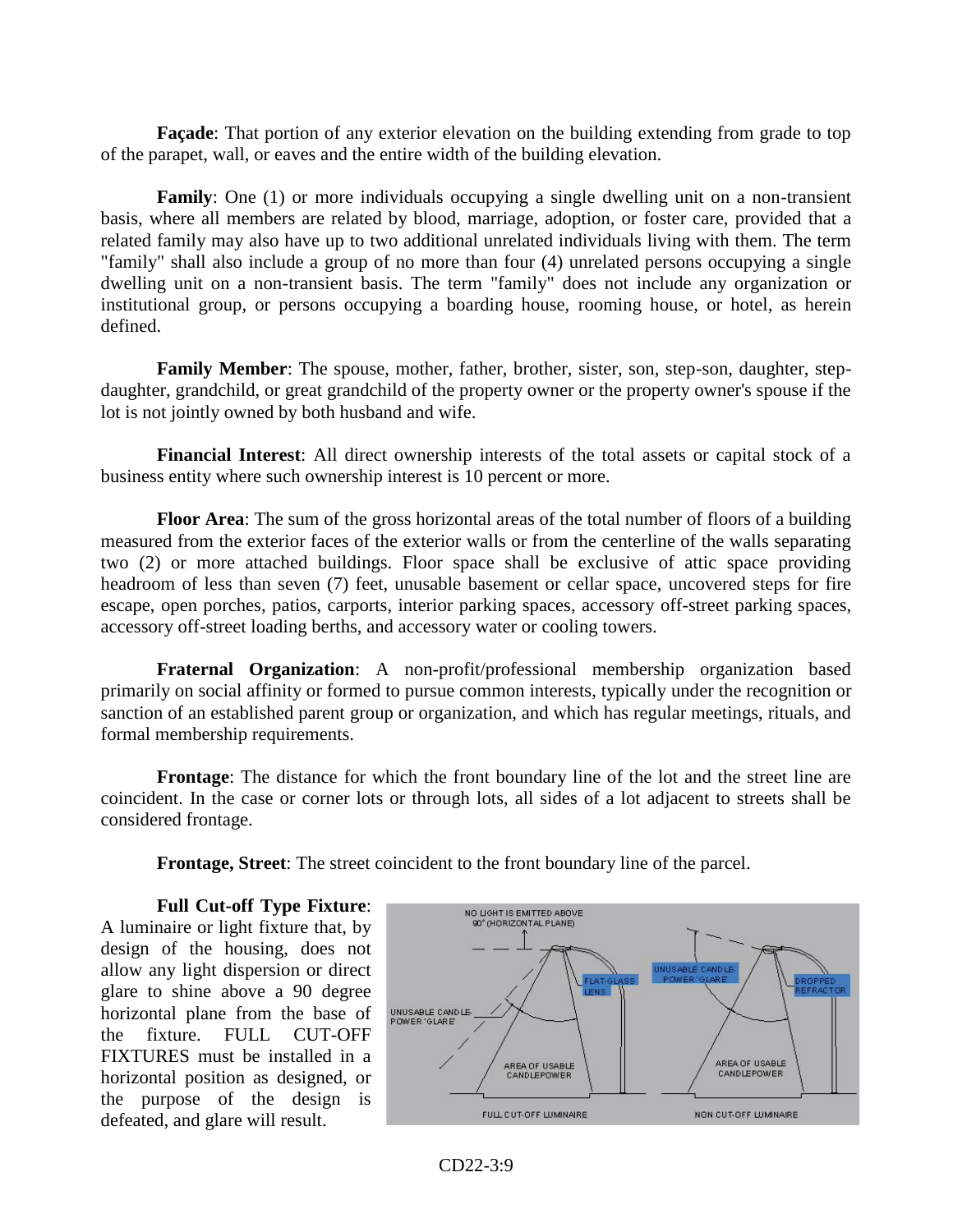**Funeral Home, Mortuary or Mauseleum**: A building used for human funeral services. Such building contains a chapel and may include space and facilities for embalming and the performance of other services used in the preparation of the dead for burial or cremation, the performance of autopsies and other surgical procedures, the indoor storage of caskets, funeral urns, and other related funeral supplies, and/or the indoor storage of funeral vehicles.

**Garage, Private**: A fully enclosed accessory building or a portion of a main building for the private use of the owner or occupant of the principal building or use for parking or storage of vehicles with no facilities for mechanical service or repair of a commercial or public nature.

**Garage, Public/commercial**: A building or portion thereof designed or used for commercial or public storage, rental, servicing, washing, or adjusting of vehicles, but not including major automotive repairs.

**Garage, Repair**: A building and premises designed or used for the purpose of service or commercial repair of motor vehicles. All body work and painting shall be conducted within fully enclosed buildings. The sale of motor vehicles or the outside storage of wrecked vehicles, dismantled parts or supplies shall be prohibited unless such areas are completely screened from view from adjoining properties or public streets. The storage of wrecked vehicles, dismantled parts or supplies shall be solely for the purpose of repairing motor vehicles and not as a salvage or junkyard business.

**Garage Apartment**: A dwelling unit for one family erected above a private garage detached from the main dwelling.

**Guest House**: An accessory use to a dwelling designed and intended for the temporary housing of visitors to a property at the behest of the property residents for no fee or other consideration, and meeting or exceeding the Standards for Single-Family and Two-Family Dwellings under this Code.

**Health Department**: Elbert County Health Department.

**Health Spa**: An establishment which for profit or gain provides as one of its primary purposes, services or facilities which are purported to assist patrons improve their physical condition or appearance through change in weight, weight control, treatment, dieting, or exercise, through facilities for exercise including but not limited to running and jogging tracks, exercise equipment, game courts, gymnasium, or swimming facilities. The term includes establishments designated as "reducing salons," "exercise gyms," "health studios," health clubs," fitness studios," and other terms of similar import.

**Home Occupation**: An occupation or profession conducted in accordance with §10.13 of this ordinance and for financial gain, which is clearly subordinate to the use of the dwelling and which does not change the character thereof.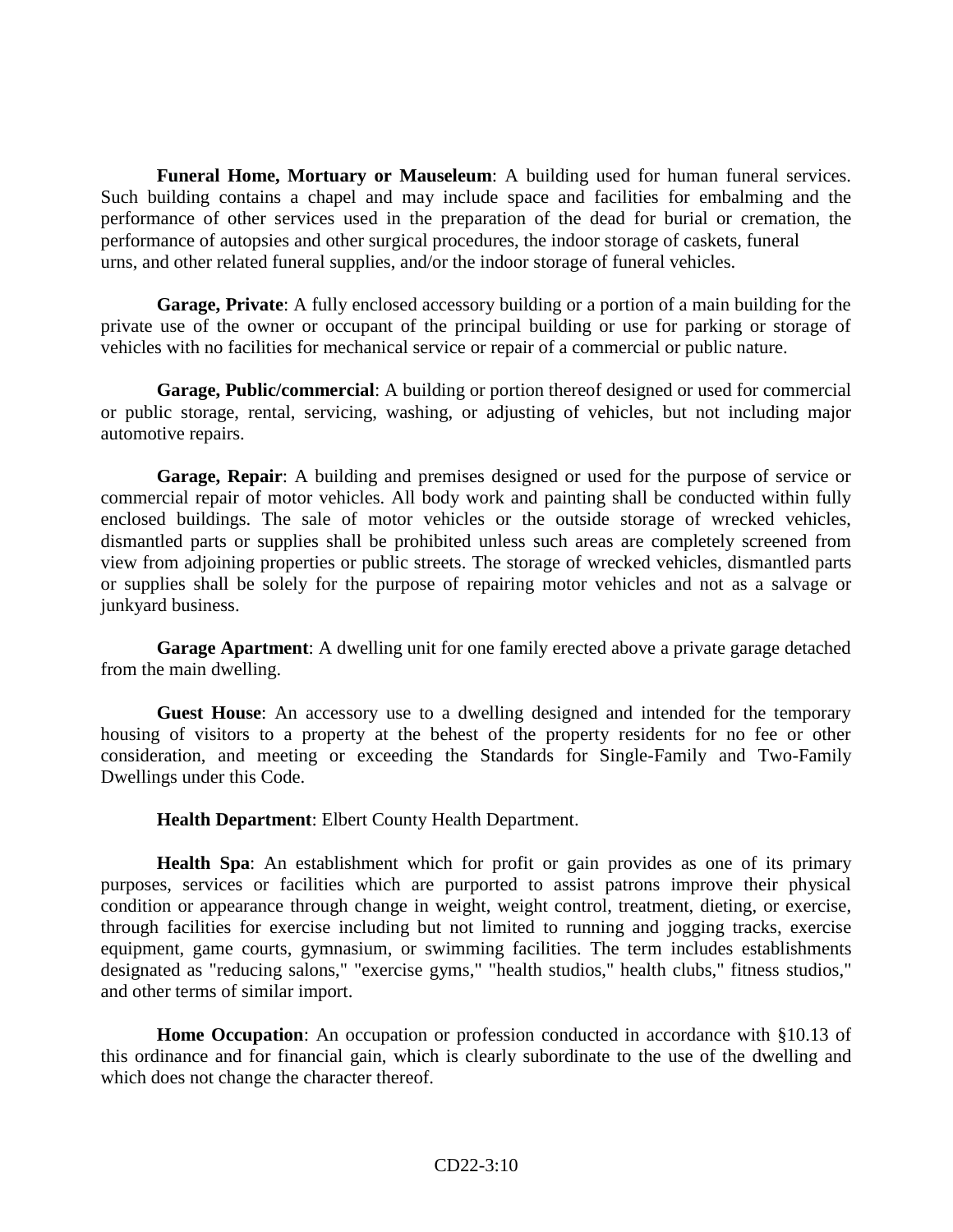**Home Office**: An office use conducted entirely within a dwelling unit which is carried on solely by the unit's occupant and is incidental and secondary to the principal use of the dwelling. The office may be for the purpose of service or trade workers who customarily work at various locations, such as electricians, plumbers, appraisers, real estate salespersons, or individuals who work at home, such as writers or computer programmers. "Home Office" shall not include any business which involves the sale, manufacture or repair of merchandise on the premises. Home Offices shall also not include any business requiring access by the public, including, but not limited to, customers, clients or vendors.

**Hospital**: An institution, licensed by the State of Georgia, providing primary health services and medical or surgical care to persons, primarily inpatients, suffering from illness, disease, injury, deformity, and other abnormal physical or mental conditions, and including as an integral part of the institution, related facilities such as laboratories, outpatient facilities, or training facilities.

**Hotel or Motel**: A business establishment offering short term lodging (30 days or fewer) to the traveling public while away from their normal places of residence, and often including a restaurant as an accessory use. In contrast, see "Bed and Breakfast Inn" and "Rooming or Boarding House." Full Cut-off Type Fixture

**Industrialized Building**: A building manufactured in accordance with the Georgia Industrialized Building Act (O.C.G.A. Title 8, Chapter 2, Article 2, Part 1) and the Rules of the Commissioner of the Georgia Department of Community Affairs issued pursuant thereto. State approved buildings meet the State Building and Construction Codes and bear an insignia of Approval issued by the Commissioner.

**Institution**: A non-profit corporation or non-profit establishment.

**Kennels**: Any facility used for the purpose of commercial boarding of domestic animals or pets such as dogs and cats, and any other customarily incidental treatment of the animals such as grooming, cleaning, selling of pet supplies, or otherwise. This term includes animal grooming services and pet psychologists.

**Kindergarten**: A school for pre-elementary school children ranging in age from 4 through 6 years; which operates for less than 8 hours per day.

**Large Tree**: Trees reaching a mature height of greater than thirty (30) feet.

**Laundromat**: A business that provides home-type washing, drying, and/or ironing machines for use by customers on the premises.

**Live/Work Unit**: Buildings or spaces within building that are used jointly for commercial and residential purposes where the two uses are physically connected in one unit and residential use of the space is accessory to the primary use as a place of work. This term is distinguished from a home occupation. Live/work units may have larger work spaces than permitted by home occupation, and live/work units design the floor space for both living and working areas.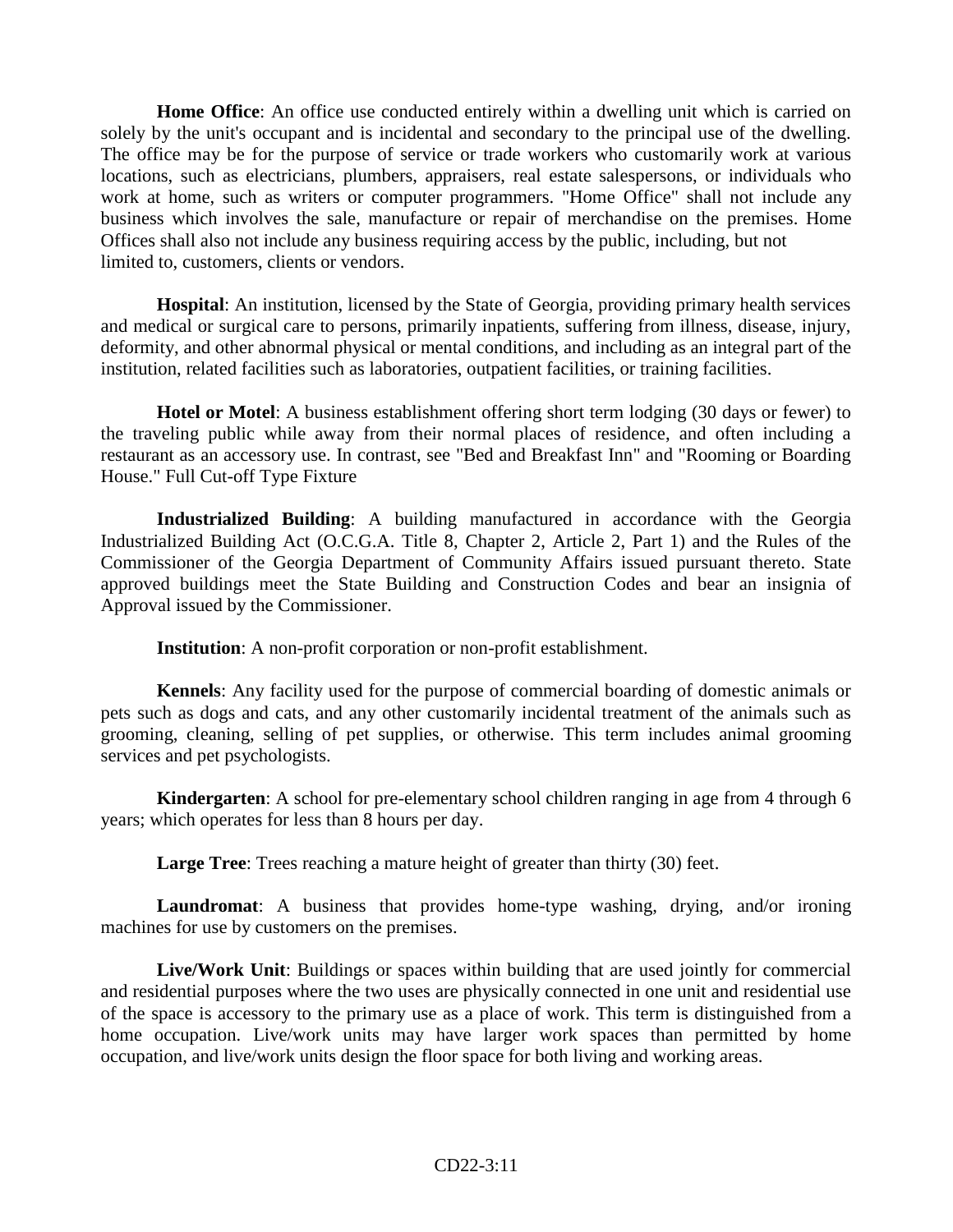**Loading Space, Off-street**: Space logically and conveniently located within the main building or on the same lot, providing for the standing, loading, or unloading of trucks or other carriers, scaled to the delivery vehicles expected to be accommodated.

**Lodging Services**: A facility that offers temporary (15 days or less in one room) shelter accommodations, or place for such shelter, open to the public for a fee. Includes hotels and motels.

**Lodging Services, Extended Stay**: A facility that offers shelter accommodations, or place for such shelter, open to the public for a fee for more than 15 days but not to exceed one month in one room.

Lot: A parcel of land which is designated as a single unit of property in the office of Elbert County Tax Commissioner or Elbert County Tax Assessor.

**Lot Depth**: The distance between front and rear lot lines. If two opposite sides of the lot are not parallel, the depth shall be deemed to be the mean distance between the front and rear lot lines.

Lot, Corner: A lot abutting two (2) or more public streets or county maintained roads at their intersection.

**Lot, Double Frontage**: A lot having frontage on two (2) public streets that do not intersect at a point abutting the property, as distinguished from a corner lot. Also referred to as a through-lot.

Lot, Interior: A lot with frontage on a single street, as opposed to a corner lot or double frontage lot.

**Lot Coverage**: The are of a lot occupied by all buildings, areas of operation ,a dn accessory structures/uses, including parking pads or areas, porches, decks, patios, pools, tennis courts, sheds, and other accessory uses, expressed as a percentage of the gross area of the lot. Driveways should not be included in the percent coverage.

**Lot Depth**: The mean horizontal distance between front and rear lot lines, measured int eh direction of the side lines of the lot.

**Lot Frontage**: That portion of a lot adjacent to a public street or right-of-way.

Lot Line: A boundary of a lot. Lot line is synonymous with property line.

Lot of Record: An individual lot or a lot which is part of a subdivision, the plat of which has been recorded in the Office of the Clerk of the Superior Court of Elbert County, Georgia; or a lot or parcel of land, the deed of which, or whose existence, location, and dimensions have been recorded in the Office of the Clerk of the Superior Court of Elbert County.

**Lot Width**: The least horizontal distance between side lot lines, as measured at the minimum required front building setback line.

**Manufactured Home**: A dwelling unit fabricated in an off-site facility for installation or assembly at the building site. Such units typically arrive at a site from the factory or dealer as a complete dwelling unit or in two sections, with fixtures and major appliances included, and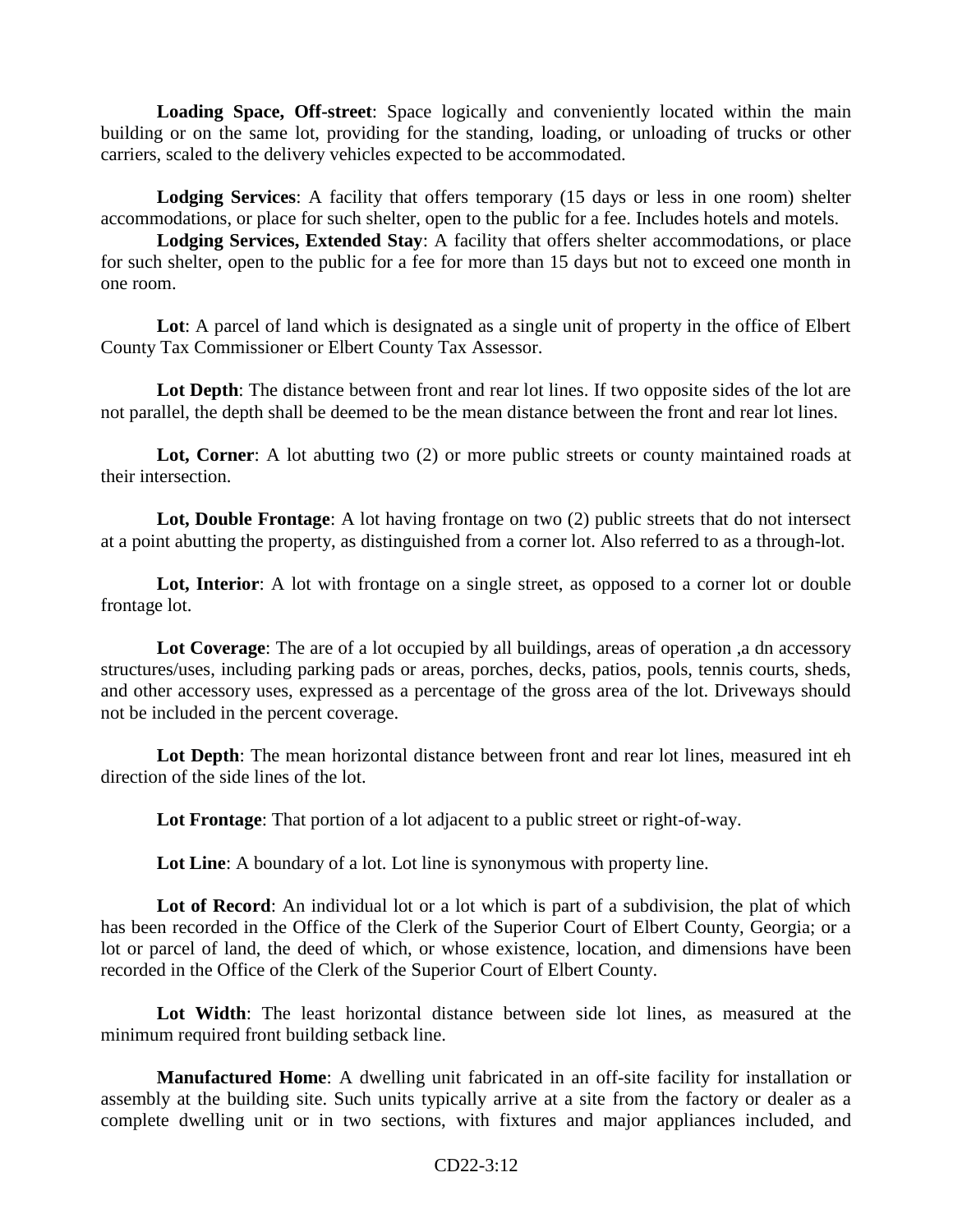plumbing and electrical connections provided for attachment to outside systems. Units originally constructed with wheels for movement shall not change classification if the wheels are removed. For the purposes of this Ordinance, manufactured housing shall be classified as follows:

- 1) **"Type I" Manufactured Home**: A dwelling unit fabricated in an off-site facility for installation or assembly at the building site, constructed in accordance with the National manufactured Housing Construction and Safety Standards Act of 1974, as amended June 15, 1976, 42 U.S.C. 5401, et seq., bearing an insignia or sticker of approval issued by the U.S. Department of Housing and Urban Development (HUD) that is usually found on a red label at the rear of the home near the tail light (the HUD standards are administered in Georgia by the Office of the Marshall). In addition, a "Class A" Manufactured Housing shall not be more than 10 years of age when located to or moved within Elberton, must have a minimum dwelling width of twenty-four (24) feet, a minimum roof pitch of 4/12, and an eaves overhang of one (1) foot, and must comply with all area regulations of the district in which it is located.
- 2) **"Type II" Manufactured Home**: A dwelling unit fabricated in an off-site facility for installation or assembly at the building site, constructed in accordance with the National manufactured Housing Construction and Safety Standards Act of 1974, as amended June 15, 1976, 42 U.S.C. 5401, et seq., bearing an insignia or sticker of approval issued by the U.S. Department of Housing and Urban Development (HUD) that is usually found on a red label at the rear of the home near the tail light (the HUD standards are administered in Georgia by the Office of the State Fire Marshall). In addition, a "Class A" Manufactured Housing shall not be more than 10 years of age when located to or moved within Elberton, must have a minimum width of twenty (20) feet, a minimum roof pitch of 3/12, and an eaves overhang of one (1) foot, and must comply with all area regulations of the district in which it is located.

**Massage Therapy Establishment**: An establishment where body massages are provided by State licensed massage therapists.

**Mini-warehouses**: A structure, building or group of buildings divided into separate compartments, spaces, or stalls, which may be of different sizes and which may or may not be climate controlled, and which are leased or rented on an individual basis to businesses and residents for temporary storage needs, but where not commercial transactions or activities take place other than the rental of the storage units for exclusively storage purposes.

**Mixed Use**: A project which integrates a variety of land uses including residential, office, commercial, service, and employment on the same development site.

**Modular/Industrialized Home**: A factory-fabricated, transportable building consisting of units mass produced in factories and designed to be incorporated at a building site on a permanent foundation into a permanent structure to be used for residential or commercial purposes. The building shall be manufactured in accordance with the Georgia Industrialized Building Act, and each unit must bear a seal of approval issued by the Commissioner of the Department of Community Affairs (DCA seal). The DCA sticker of approval is normally placed on the inside of the electrical panel or on the inside of kitchen cabinet doors.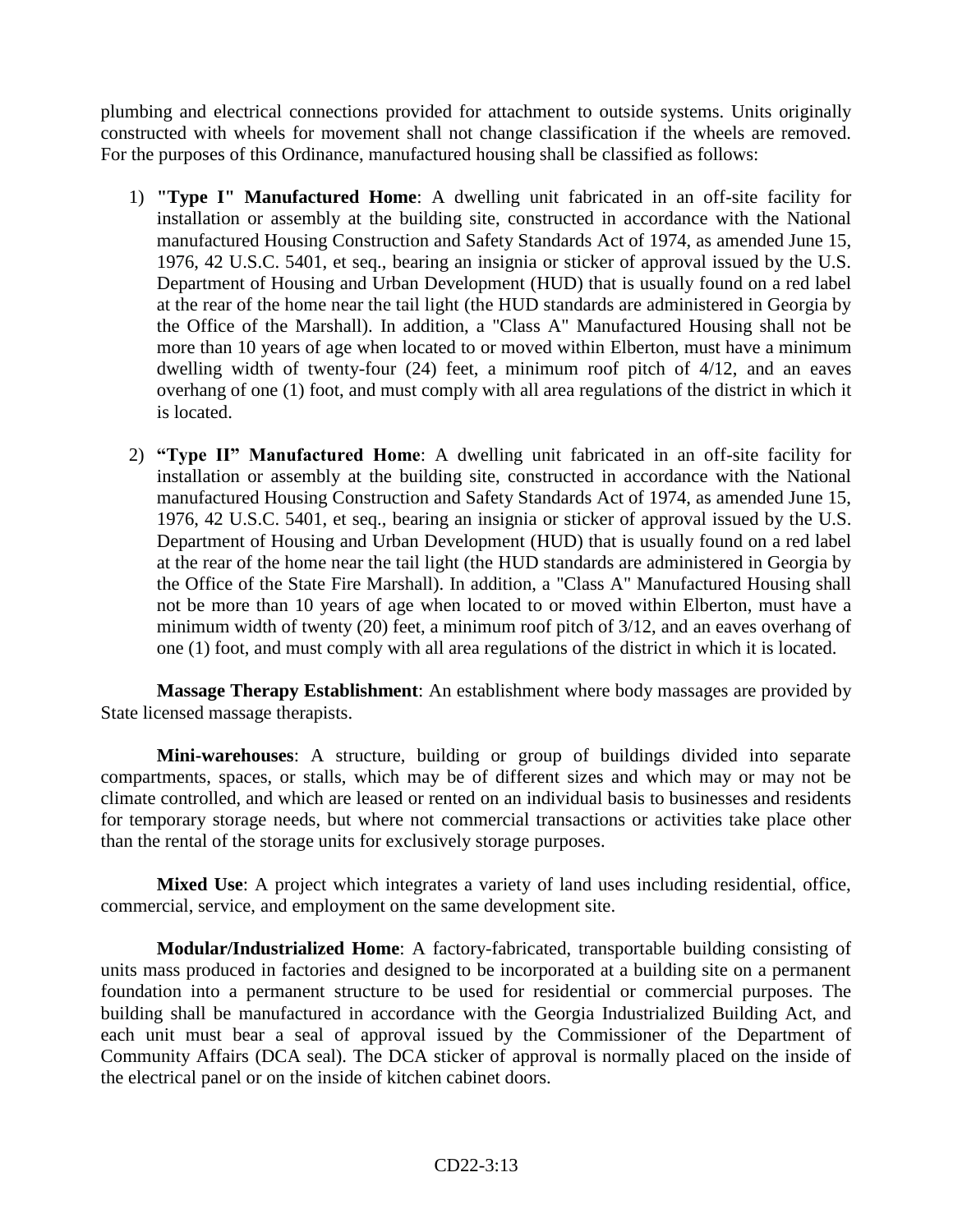**Member of the Family**: The spouse, mother, father, brother, sister, son, or daughter of a city official. This definition applies to Article XV only.

**Museum**: A building having public significance by reason of its architecture or former use or occupancy, or a building serving as a repository for a collection of natural, scientific, literary curiosities or objects of interest, or works of art, and arranged, intended, and designed to be viewed by members of the public with or without an admission fee, and which may include as an accessory use the sale of snacks and goods to the public as gifts or for their own use.

**Non-conforming Use or Structure**: Any lawfully existing building, structure, or use of land which does not conform to these ordinances governing the type, bulk, location, height or size of buildings or structures permitted in the district prior to the adoption of this ordinance but which is in full compliance with all applicable federal, state and local laws, rules and ordinances, and for which all required federal, state and local permits have been issued.

**Non-operating Vehicle**: Any motorized vehicle that does not have a current license tag.

**Nursery School**: A preschool, usually privately operated, providing educational care for children not yet of age to attend elementary school.

**Nursing Care Facility**: A facility for the aged, chronically ill, or incurable persons who are unable to care for themselves and in which three (3) or more unrelated persons, not operating as the functional equivalent of a family, are provided with food, shelter, and care for compensation; but not including hospitals, clinics or similar institutions devoted primarily to the diagnosis and treatment of the sick or injured and not including personal care homes. Nursing homes usually have comprehensive medical staff including RNs and LPNs or other state licensed health care providers.

**Office**: A building or portion thereof wherein services are performed involving predominantly administrative, professional or clerical operations and not involving retail sales or other sales of any kind on the premises. Includes medical, dental, clinical, CPA, attorney, and real estate offices among others. This term includes freight agency or shipping coordinators involved in the remote arrangement of freight or cargo transportation.

**Open Air Establishment**: Any commercial establishment with the principal use of displaying products in an area exposed to open air on three or more sides, including but not limited to rock yards, nurseries, and garden centers and garden supply stores, landscaping companies, lumber and building materials yards, outdoor flea markets, statuaries and monument sales establishments, petroleum dealers and tank sales.

**Open Space**: Land used for recreation, resource protection, amenity, or buffers. In no event must any area of a lot constituting the minimum lot area nor any part of an existing or future road, right-of-way, off-street parking, loading space, or area immediately underneath electrical transmission lines be counted as open space.

**Opponent**: Any person who opposes a rezoning action or any attorney or other person representing or acting on behalf of a person who opposes a rezoning action.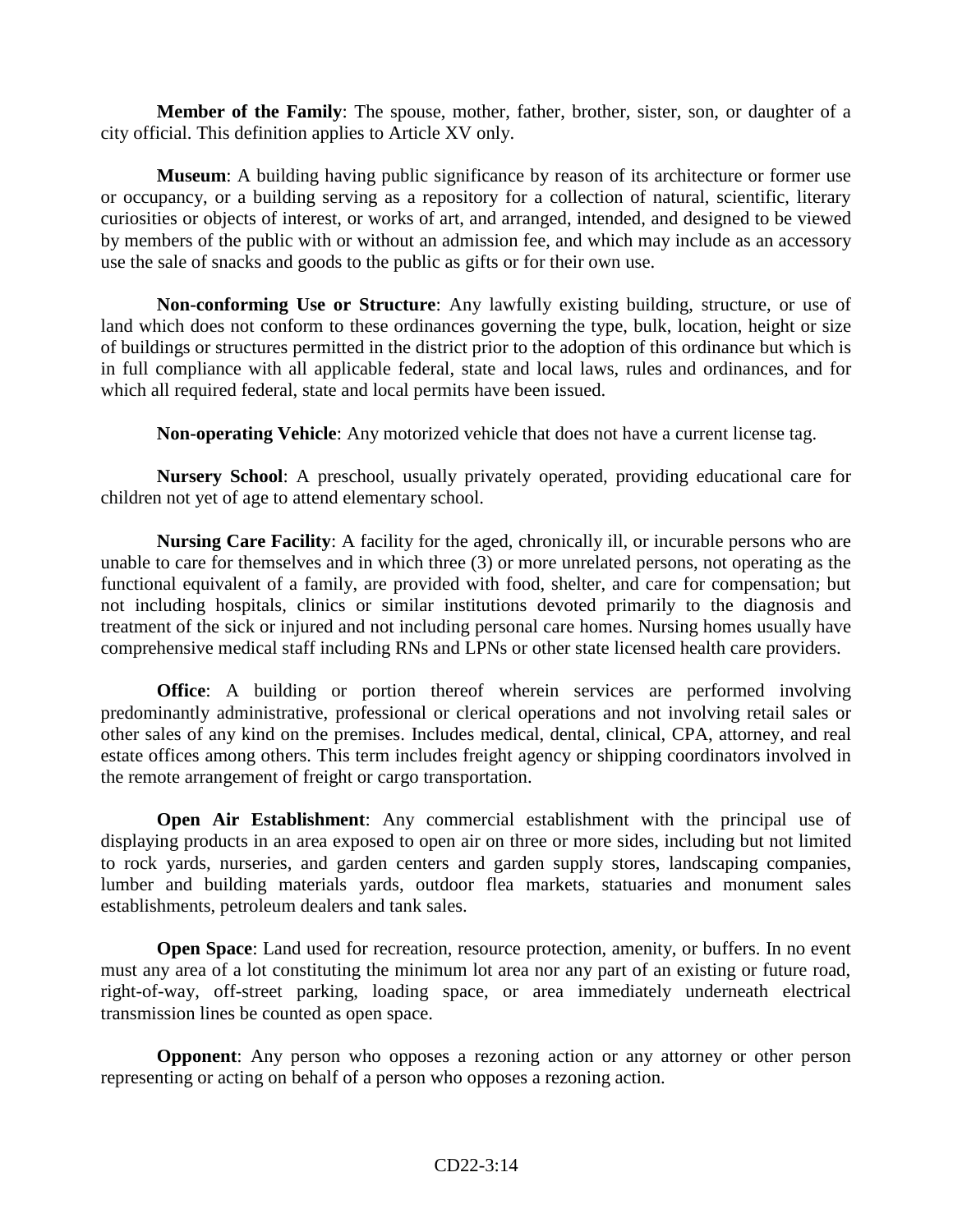**Oppose**: To appear before, discuss with, or contact, either orally or in writing, a Elberton official and argue against a rezoning action.

**Parking Lot, Off-site**: A parcel of land or portion thereof principally used for the parking or storage of motor vehicles as a commercial enterprise where a fee is paid for parking, not located on the same site as the destination of the motor vehicle operator. This includes commercial automobile parking lots.

**Parking Structure**: A structure or portion thereof composed of one or more levels or floors used exclusively for the parking or storage of motor vehicles. A parking structure may be totally below grade (as in an underground parking garage) or either partially or totally above grade with those levels being either open or enclosed. This permitted use restructure applies whether the parking structure is a principal or accessory use.

**Pawn Shop**: A type of used merchandise store in which merchandise is offered as collateral for obtaining loans and wherein such merchandise is offered for sale in recompense for default of loan repayment.

**Permitted Use**: That use of a lot which is among the uses allowed as a matter of right under the zoning classifications.

**Personal Care Home:** A profit or nonprofit facility, home or structure providing protective care and watchful oversight for residents. Such home, however, shall not provide chronic or convalescent medical or nursing care. Personal care involves responsibility for the safety of the residents while inside the building. Personal care may include daily awareness by the management of the residents' functioning and whereabouts, the reminding of residents of their appointments, the ability and readiness of management to intervene if a crisis arises for a resident, and supervision by management in areas of nutrition, medication, and actual provision of transient medical care. The residents and staff shall live together as a single housekeeping unit and in a long-term, family-like environment. Personal care homes are distinguished from Nursing Homes in that personal care homes do not have a comprehensive or full-time medical staff.

Personal care homes shall not provide services to any person who would constitute a direct threat to the health and safety of other individuals. The term "personal care home" shall not include alcohol or drug treatment centers, work release facilities for convicts or ex-convicts, or other housing facilities serving as an alternative to incarceration. All personal care homes must have a permit from the Georgia Department of Human Resources.

- 1) **Personal Care Home, Congregate**: A personal care home which offers care to 16 or more persons.
- 2) **Personal Care Home, Family**: A personal care home in a family residence setting, noninstitutional in character, which offers care to 2 through 6 persons.
- 3) **Personal Care Home, Group**: A personal care home in a residence or other type building or buildings, non-institutional in character, which offers care to 7 through 15 persons.

Person: An individual, partnership, committee, association, corporation, labor organization, or any other organization or group of persons.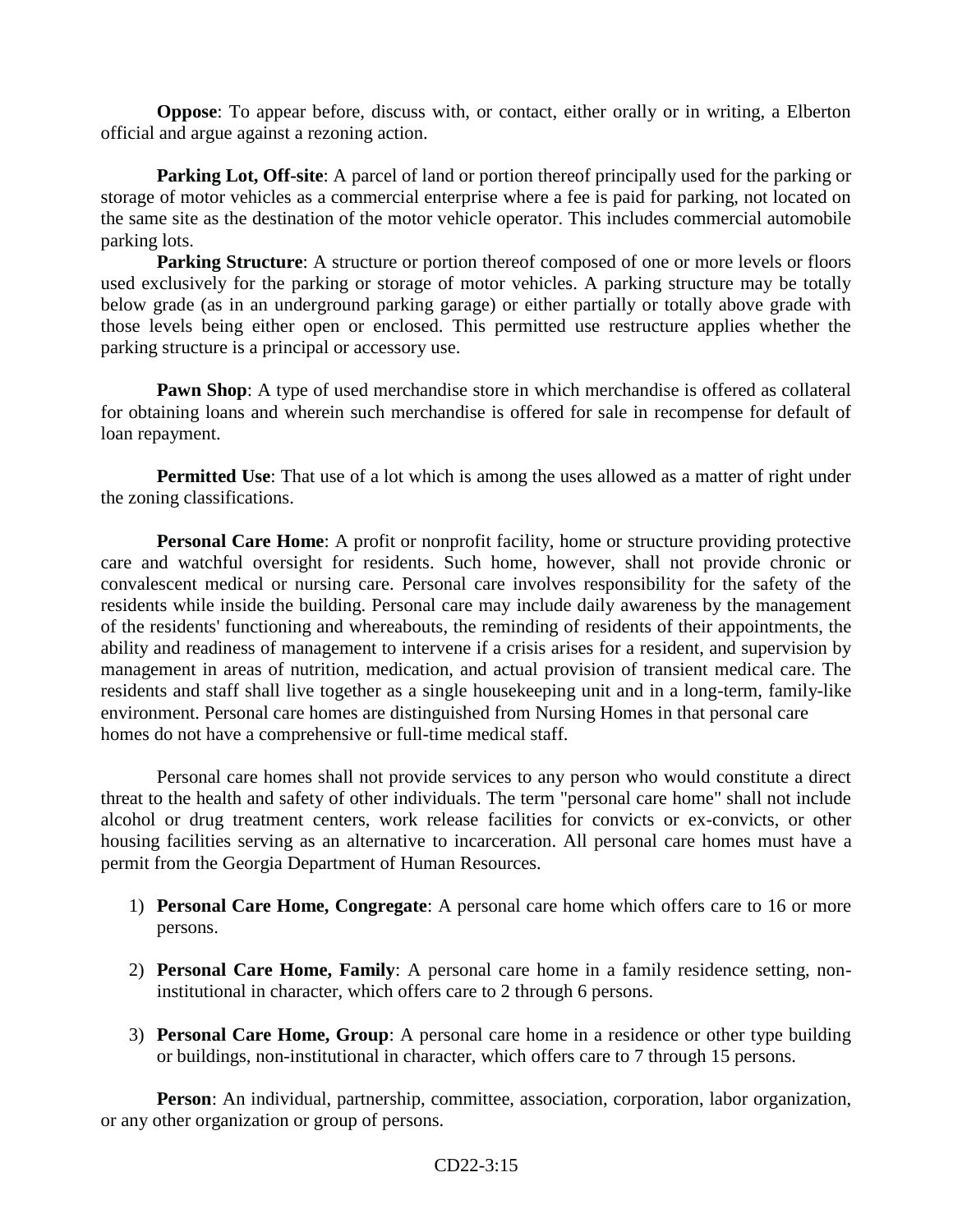**Pet Grooming**: Pet bathing, grooming, clipping, dipping and other care of domestic animals that does not include overnight boarding.

**Prescription Shop**: A retail business establishment (in contrast to a "drug store/pharmacy") which, A) dispenses prescription and non-prescription medicines and B) has no more than 2,500 square feet of floor space, which does not offer for sale tobacco products, alcoholic beverages or photographic film developing/processing, and which offers for sale products from no more than three of the following product categories:

- 1) Bulk consumption food or drink products such as multiple serving food or drink packages or containers, (but not including single serving packages or containers).
- 2) Small appliances and personal appliances such as toasters, radios, cassette tape and CD players, calculators, cameras, video games, hair dryers or electric razors, (but not including digital medical thermometers, blood pressure or blood oxygen monitors, humidifiers, heating pads and medication delivery systems).
- 3) Cosmetics such as makeup, lipsticks or perfumes, (but not including mouthwashes, toothpastes, foot powders, first aid supplies or medical prostheses).
- 4) Housewares such as light bulbs, cooking utensils, cleaning fluids, drain cleaners, mops, garden hoses or lawn sprinklers.
- 5) Hardware such as hand tools, power tools, nails, screws, or electrical extension cords, (but not including durable medical equipment such as wheelchairs, braces, splints, crutches, walkers and similar equipment).
- 6) Seasonal items such as Christmas decorations, Halloween costumes and candy, lawn chairs, barbeque grills or picnic coolers, (but not including seasonal flu vaccine or other seasonal medicines).
- 7) School and office supplies such as staplers, three ring binders, file folders, desk calendars or pencil sharpeners.
- 8) Sporting goods and toys.
- 9) Automotive products including motor oil, gas treatment, jumper cables, wiper blades or fuses, (but not including prostheses or other device to assist a disabled person with driving).

**Principal Use:** The primary purpose for which land or a building is used.

**Private Club, For-profit:** Buildings and facilities owned or operated by a corporation, association, person, or persons, for a social, educational, or recreational purpose, to which membership is required and where use of premises are restricted to members and their guests. This definition shall also include, in the appropriate context where an alcohol license, a "bona fide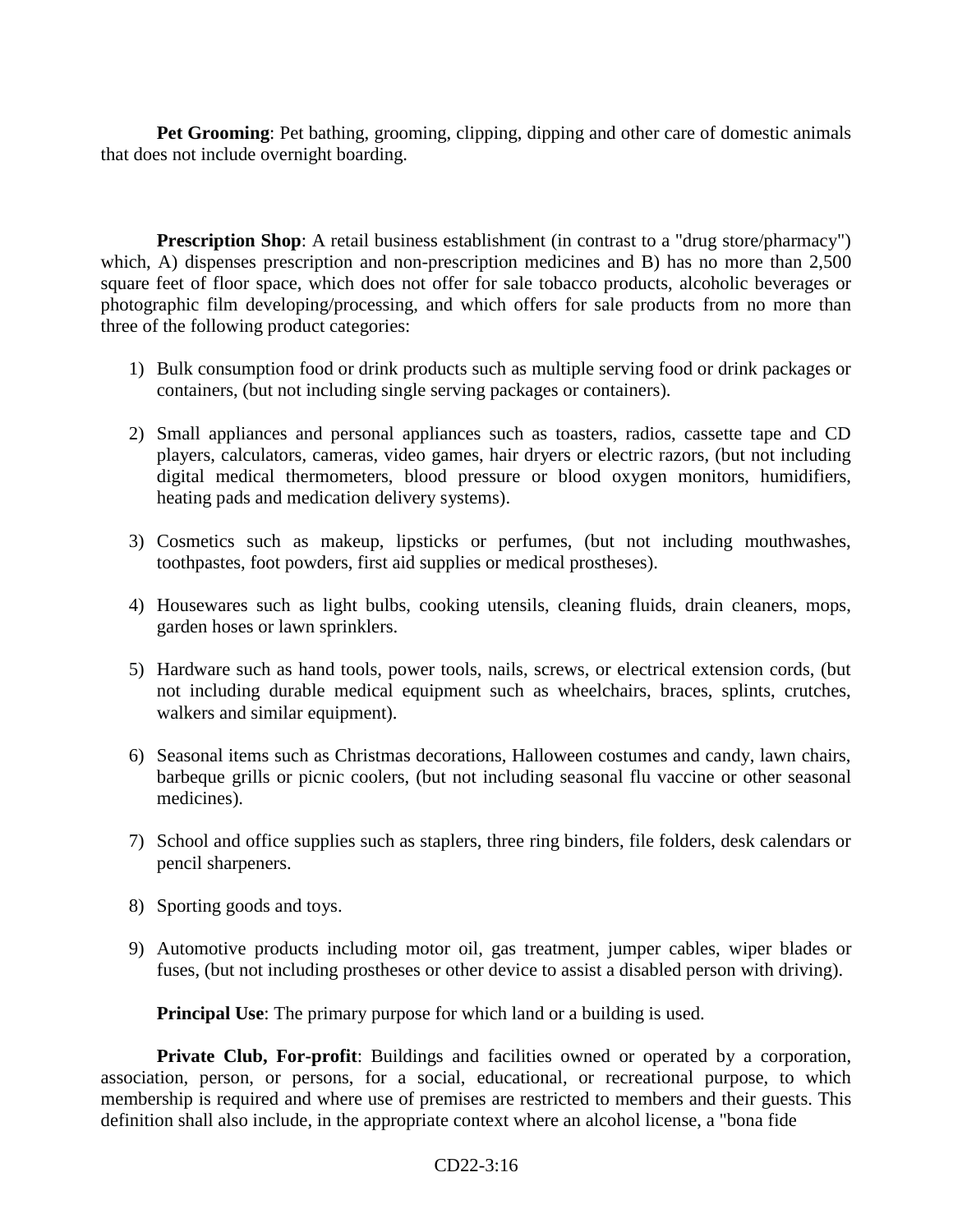private club" as that term is defined in O.C.G.A. §3-7-1.

 **Planning Commission**: Elberton Planning Commission.

**Plat**: A sketch, map or survey of a lot, tract or parcel of land including lot lines, street rightsof-way and easements, with the dimensions of these features inscribed thereon.

**Playschool**: A school for pre-kindergarten children ranging in age from 3 to 4 years of age which operates for less than four (4) hours per day.

**Private Access Drive/Easement:** A private drive or easement, serving as the exclusive access for a landlocked parcel or parcels of land, and which is not owned or maintained or intended to be owned or maintained by the City. A private access drive/easement that serves no more than one (1) lot containing a total area of less than three (3) acres shall have a minimum right-of-way or easement width of thirty (30) feet. A private access drive/easement that serves two or more lots, or that serves a single lot containing a total area of three (3) or more acres, shall have a minimum right-of-way or easement width of fifty (50) feet.

**Professional**: When used in connection with "use" and "occupancy", a use or occupancy by persons generally engaged in rendering personal, executive, sales, or administrative services or activities, including accountants, architects, professional engineers and land surveyors, doctors, lawyers, insurance offices, real estate offices, religious organizations, stock brokers and administrative agencies considered professional in character. The term, however, does not include repairs or sales of tangible personal property stored or located within the building nor any use which would create any loud noise or noxious odors.

**Property Interest**: The direct or indirect ownership of real property, including any percentage of ownership less than total ownership.

**Public Use:** A use which is owned, operated, or conducted by Elberton or other unit of government.

**Public Utility**: Entities engaged in regularly supplying the public with some commodity or service which is of public consequence or need, regulated and controlled by a state or federal regulatory commission and which may often have the power of eminent domain.

**Real Property**: Any tract or parcel of land and, if developed, any buildings or structures located on the land.

**Recreational Facility, Commercial, Indoor**: A use that takes place within an enclosed building that involves the provision of sports and leisure activities to the general public for a fee, including but not limited to the following: assembly halls, auditoriums, meeting halls, for-profit art galleries, billiard halls and pool rooms, amusement halls, video arcades, roller skating rinks, bowling alleys, and fully-enclosed theaters.

**Recreational Facility, Commercial, Outdoor**: A use of land and/or buildings that involves the provision of sports and leisure activities to the general public for a fee, and which all or part of the activities occur outside of a building or structure, including but not limited to the following: amusement parks, stadiums, amphitheaters, fairgrounds, drive-in theaters, golf driving ranges,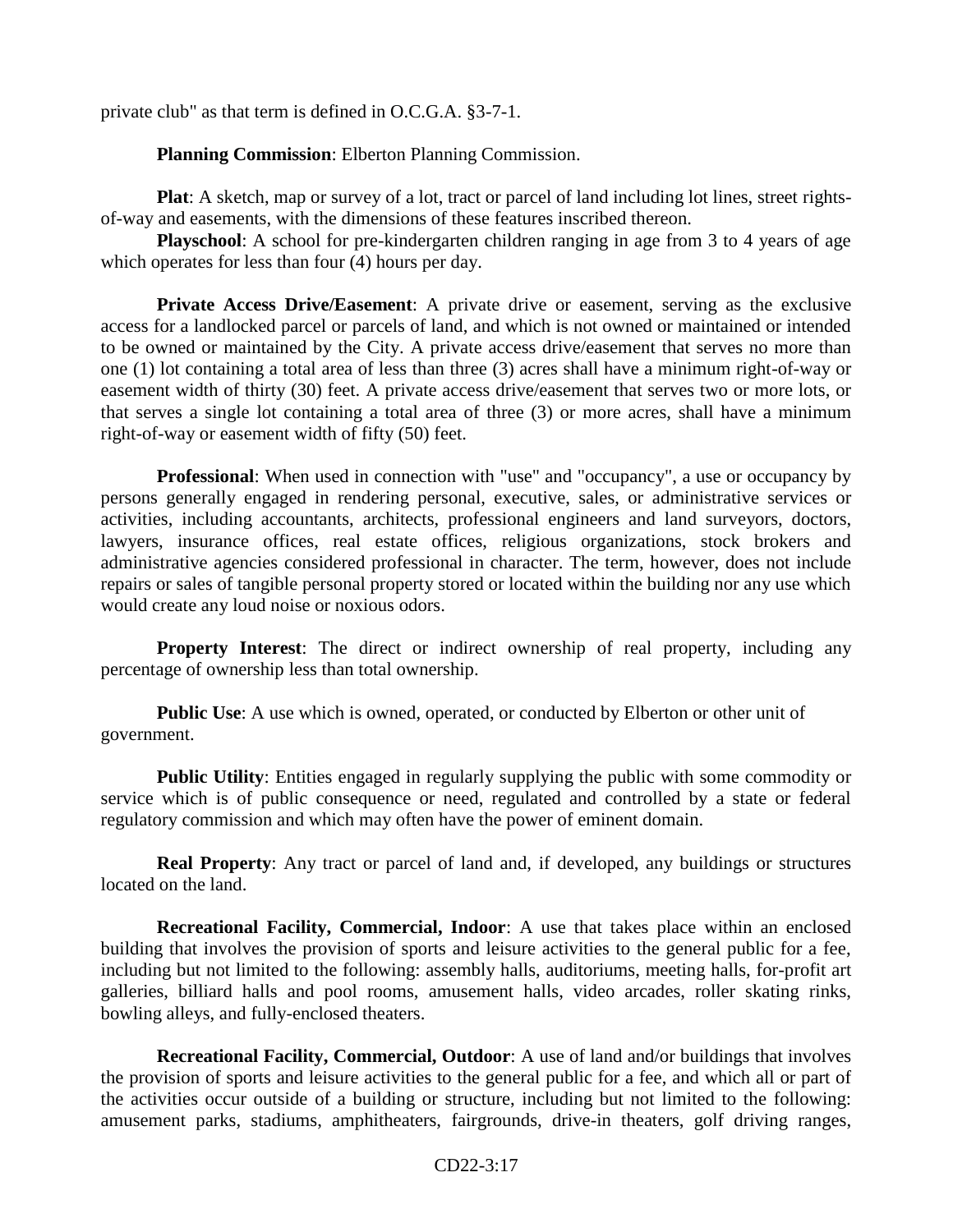miniature gold courses, batting cages, race tracks for motor-driven vehicles, archery ranges, unenclosed firearms shooting ranges, fish ponds, botanical and zoological gardens, ultra-light flight parks, and bungi jumping.

**Recreational Facility, Community**: A private recreational facility for use solely by the residents and guests of a particular residential development and located within the boundaries of such development, which may include any of the following: indoor facilities such as community meeting rooms; and outdoor facilities such as swimming pools, tennis courts, and playgrounds.

**Recycling Center**: Any facility utilized for the purpose of collecting sorting and processing materials to be recycled, including but not limited to plastics, glass, paper and aluminum materials.

**Religious Institution, Community**: A religious institution with a seating capacity of between three hundred (300) and six hundred (600) persons in the sanctuary or main activity area and additional gross floor area associated with religious institution offices, culinary, nursery and toiletry areas, and group meeting rooms.

**Religious Institution, Mega (Also known as Megachurches)**: A large, specialized type of religious institution with a seating capacity of more than six hundred (600) persons in the sanctuary or main activity area and that my also include additional gross floor area for offices, culinary, nursery and toiletry areas, and group meeting rooms. Megachurches often encompass one or more nontraditional accessory uses including child-care, schools and after-school programs, overnight accommodations, retail sales, soup kitchens, thrift shops, community shelter, recreational facilities, and other such uses.

**Religious Institution, Neighborhood**: A religious institution with a seating capacity of less than three hundred (300) persons in the sanctuary or main activity area and additional gross floor area is limited to offices, culinary, nursery and toiletry areas, and group meeting rooms.

**Resource Extraction, Including Mining and Quarrying**: Removal or recovery by any means whatsoever of sand, gravel, soil, rock, minerals, mineral substances or organic substances other than vegetation, from water or land on or beneath the surface thereof, exposed or submerged. This term includes gravel pits, mines, quarries, and similar operations.

**Restaurant, Custom Service**: An establishment where food and drink are prepared to individual order, ordered and served at the table, and consumed primarily within the principal building or in established outdoor dining areas, as contrasted to a fast food restaurant.

**Restaurant, Drive-In**: An eating and/or drinking establishment which caters to motordriven vehicle business where the patron is served and consumes his food and/or drink while sitting in a motor-driven vehicle in a parking space on the property provided specifically for such service and consumption.

**Restaurant, Family**: A Custom Service Restaurant primarily oriented to sit-down service, occasionally with take-out service but no drive-in or drive-through facilities, and having an average turnover rate generally of less than 1 hour. Family restaurants are usually moderately priced and frequently belong to chains such as Denny's, Pizza Hut and Shoney's.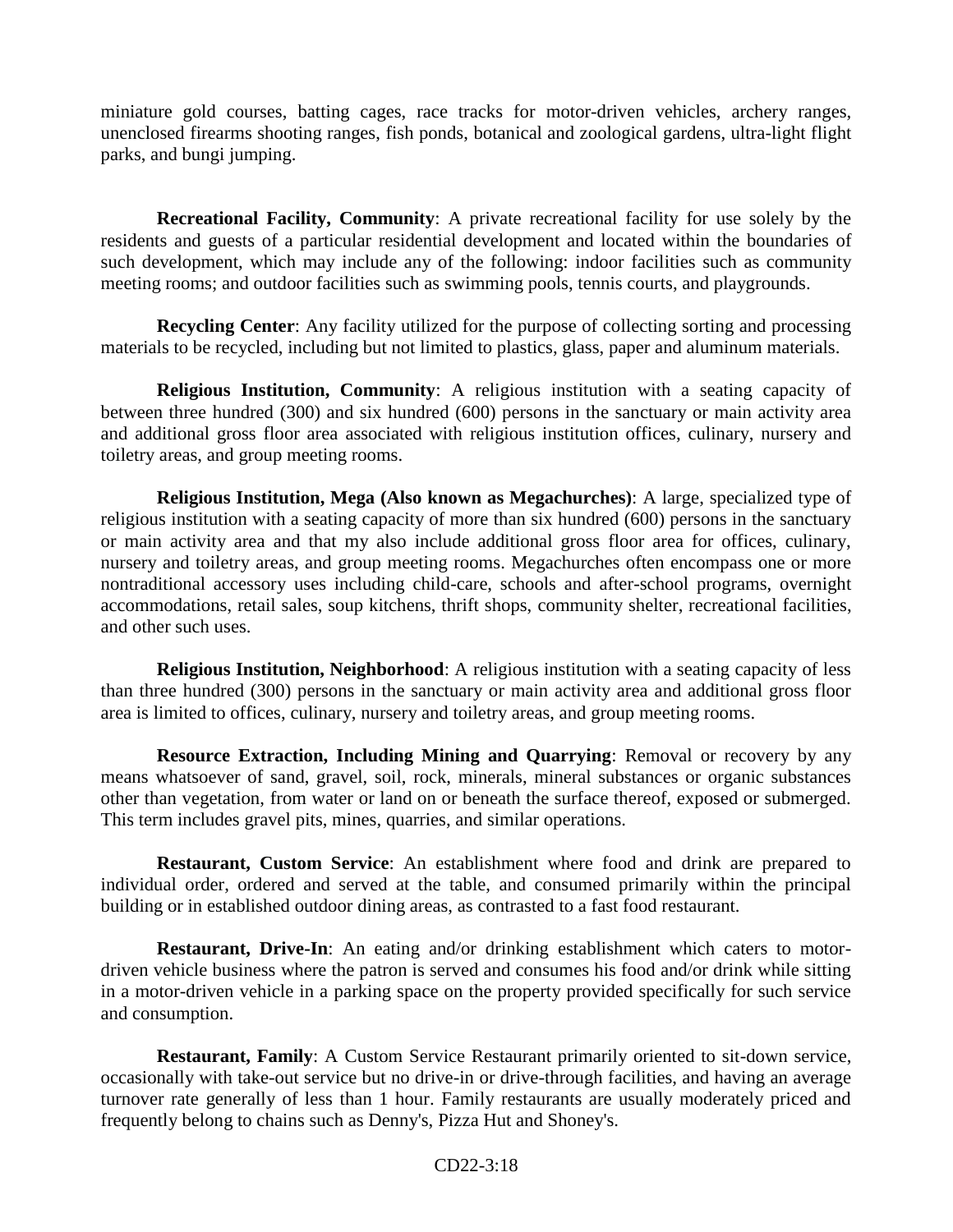#### **Restaurant, Fast Food**: See "Restaurant, Limited Service."

**Restaurant, Limited Service**: Any establishment, building or structure where food or drink are served for consumption, either on or off the premises, by order from or service to persons either over an interior counter, outside the structure or from an outdoor service window or automobile service window, or by delivery. This definition shall not include otherwise permitted restaurants where outdoor table service is provided to customers in established outdoor dining areas or where drive-through or take-out service is provided incidental to a Custom Service Restaurant.

**Rezoning Action**: An action by the Mayor and Council adopting an amendment to the zoning ordinance and map that has the effect of rezoning real property from one zoning classification to another.

**Riding Center**: An establishment where horses or other animals that can be ridden by humans are kept for riding and which offers the general public rides for a fee.

**Right-of-way**: Access over or across a particularly described property for a specific purpose or purposes.

**Right-of-way, Public**: That area which is owned by or under the control of Elberton or other unit of government, whether established by usage, prerecorded easement, deed, dedication, or by an official right-of-way map of Elberton, for the present or future use of roads, streets, highways, or other public ways or thoroughfares, together with drainage facilities and other supporting uses and structures.

**Right-of-way Line**: The dividing line between a lot, tract, or parcel of land and a contiguous right-of-way.

**Sales Area**: A public area within a building or development for the exchange of goods or property for money or some other consideration.

**School, Private**: An educational use for students in grades K through twelve or for certain ranges of grades K through twelve, not operated by the Elbert County Board of Education, which has a curriculum at least equal to a public school with regard to the branches of learning and study required to be taught in the public schools in the state of Georgia.

**School, Professional**: An educational institution with a curriculum and offering instruction in a profession devoted primarily to business, such as, but not limited to, dancing, acting, barbers and beauticians, broadcasting, bartending, and including medical specialties (e.g., therapeutic massage). This is distinguished from a trade school and other types of schools as defined.

**School, Special**: An educational use not operated by the Elbert County Board of Education that provides special education to more than two students at a time, including but not limited to the training of gifted, learning disabled, and mentally or physically handicapped persons.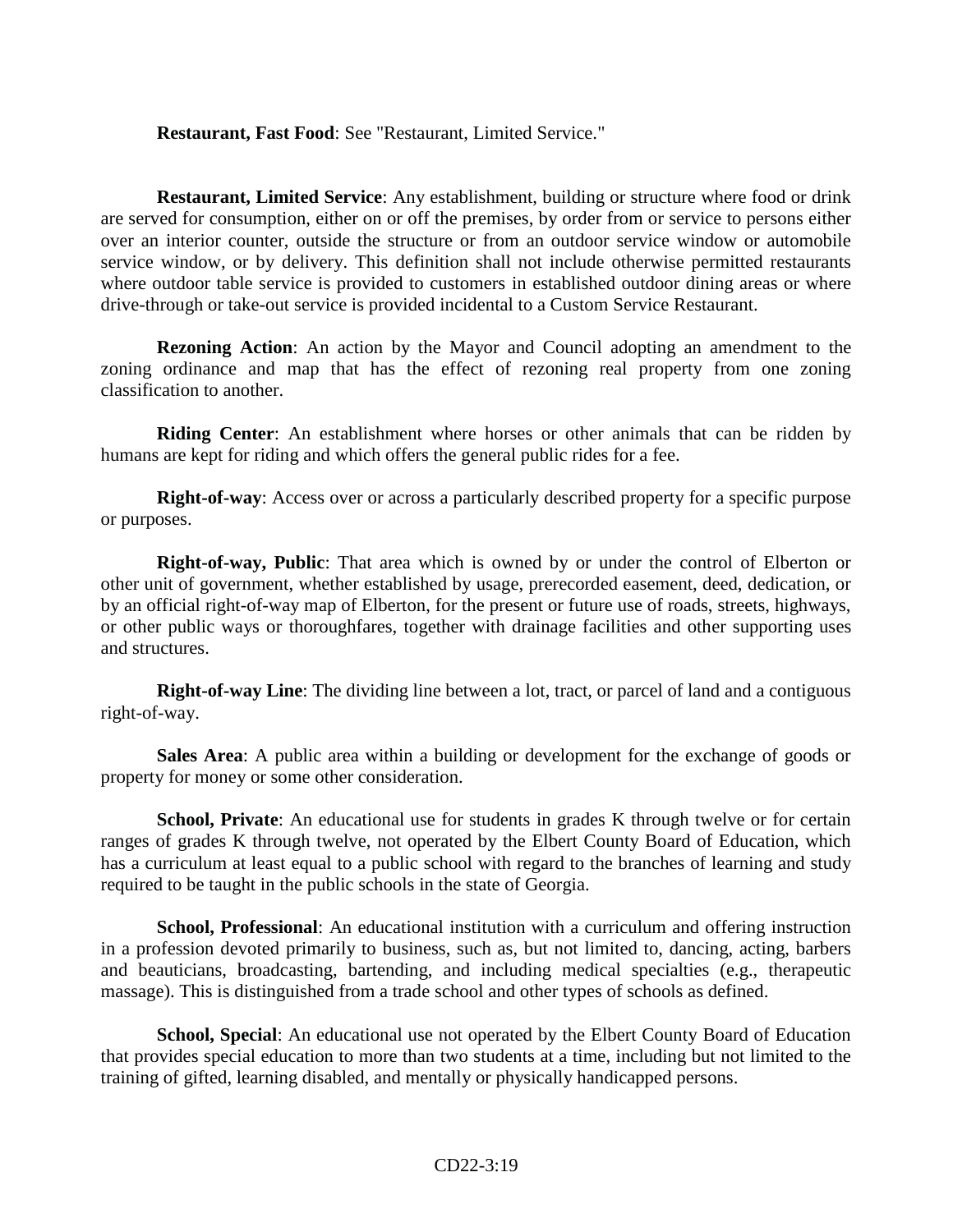**School, Trade**: An educational use not operated by the Elbert County Board of Education and having a curriculum devoted primarily to business industry, trade, or other vocational-technical instruction.

**Screening**: A method where a view of one site is shielded, concealed, or hidden from another site. Screening techniques include fences, walls, berms, densely planted vegetation, natural vegetation or other features. Screening must provide a visual and acoustical barrier which is of such nature and density that it provides year-round maximum shielding, concealment or hiding from the ground to a height of at least eight (8) feet or from view from the normal level of a first story window on an abutting lot.

**Self-storage Facility**: See "mini-warehouses."

**Service and Fuel Filing Stations**: Any building, structure or land use for the retail sale of motor vehicle fuel and oil accessories, and which may include the servicing of motor vehicle, such as the sale, replacement, or servicing of spark plugs, oil, water hoses, brake fluids, batteries, distributors, tires, carburetors, brakes, fuel pumps, or similar service items. Major repairs, body repairs and painting of motor vehicles shall be considered servicing of motor vehicles.

**Setback**: The minimum horizontal distance between the lot or property right-of-way line and the nearest front, side or rear line of the building, including terraces or any covered projections but excluding steps.

**Shopping Center**: A group of two or more commercial establishments planned and developed as a unit with common off-street parking provided on the property.

**Showroom**: A principal or accessory use where wholesale or retail goods are displayed.

**Solid Fence**: An artificially constructed barrier of any material or combination of materials generally manufactured for fencing, erected to enclose or screen areas of land in a manner where the area inside the fencing is not readily visible at any distance.

**Solid Wall**: A wall constructed in such a manner to prohibit viewing of land, materials, buildings, etc., located behind the wall, from an individual standing outside and parallel to the wall.

**Solid Waste Transfer Facility**: A fixed facility where sold waste from collection vehicles is consolidated and temporarily stored for subsequent transport to a permanent disposal site.

**Special Event Facility**: A facility where special events, such as celebrations, ceremonies, weddings, receptions, corporate functions, or similar activities for the benefit of someone other than the property owner that takes place on a periodic basis, involving the gathering of individuals assembled for the common purpose of attending a special event.The facility owner or operator may or may not charge a fee for the use of the facility. Facilities may operate entirely within a structure, outside of a structure, or both inside and outside a structure. *Ordinance 2196, May 1, 2017.*

**Story**: That portion of a building included between the surface of the floor and the surface of the ceiling or the floor next above it, but excluding any room, suite, story, cellar, or basement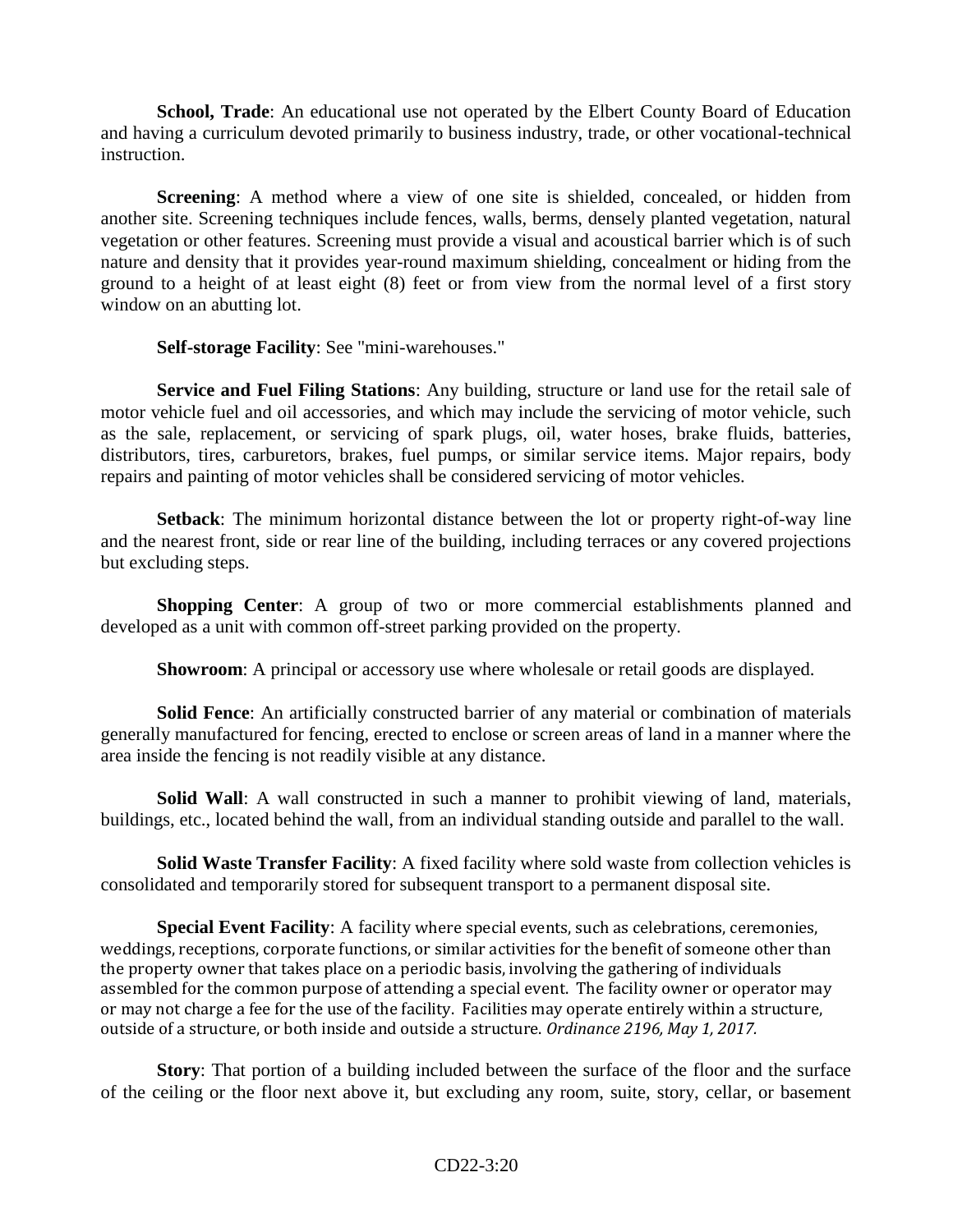with more than one-half of its height below grade, which shall not be considered a story for the purposes of height regulations.

**Street**: A public or private thoroughfare which affords the principal means of ingress and egress to abutting property.

**Street, Private**: A street within a gated or otherwise restricted access development, which serves the occupants of that development, but which is not open to the general public and is neither owned or maintained nor intended to be owned or maintained by the City.

**Street, Public**: A street that is owned and/or maintained by the City of Elberton or other unit of government.

**Street Line**: The legal line between street right-of-way and abutting property.

**Structure**: Anything constructed or erected, the use of which requires a fixed location on the ground, or attached to something having a fixed location on the ground, including, but not limited to, buildings, manufactured housing, signs, parking lots, pools, canopies, decks, gasoline pumps, walls/fences, telecommunication/transmission towers/antennas.

**Subdivider**: Any person, firm, corporation, syndicate, or other legal entity who undertakes the subdivision of land within Elberton.

**Subdivision**: The division of a tract, lot or parcel into 2 or more lots, building sites, or other divisions for the purpose, whether immediate or future, of sale, lease, legacy, or development, and includes any division of land involving a new street or a change in existing streets, and includes resubdivision and, where appropriate to the context, relates to the process of subdividing or to the land or area subdivided. The combination or recombination of portions of previously platted lots, where the total number of lots is not increased and the resultant lots meets the standards of the Subdivision Regulations of Elberton is excluded.

**Subdivision Ordinance**: Subdivision Regulations of Elberton dated January 6, 1958, as may be amended.

**Swimming Pools, Private**: Any permanent container of watertight construction which is built for the purpose of wading, informal swimming and diving and other water recreation uses, and is restricted to private use of the property owner and guests.

**Swimming Pools, Public**: Any permanent container of watertight construction, which is built for the purpose of wading, informal or competitive swimming and diving, and team sports, and is open to the public. This definition shall include pools for associations, clubs and neighborhood pools where membership is required and/or fees are paid for use of the facility.

**Telecommunication Tower**: Any freestanding facility, building, pole, tower, or structure used to provide wireless telecommunication services, and which consist of, without limitation, antennae, equipment and storage, ground mounted based station, and other accessory structures used to provide wireless telecommunication services. This term includes cell towers or antennas.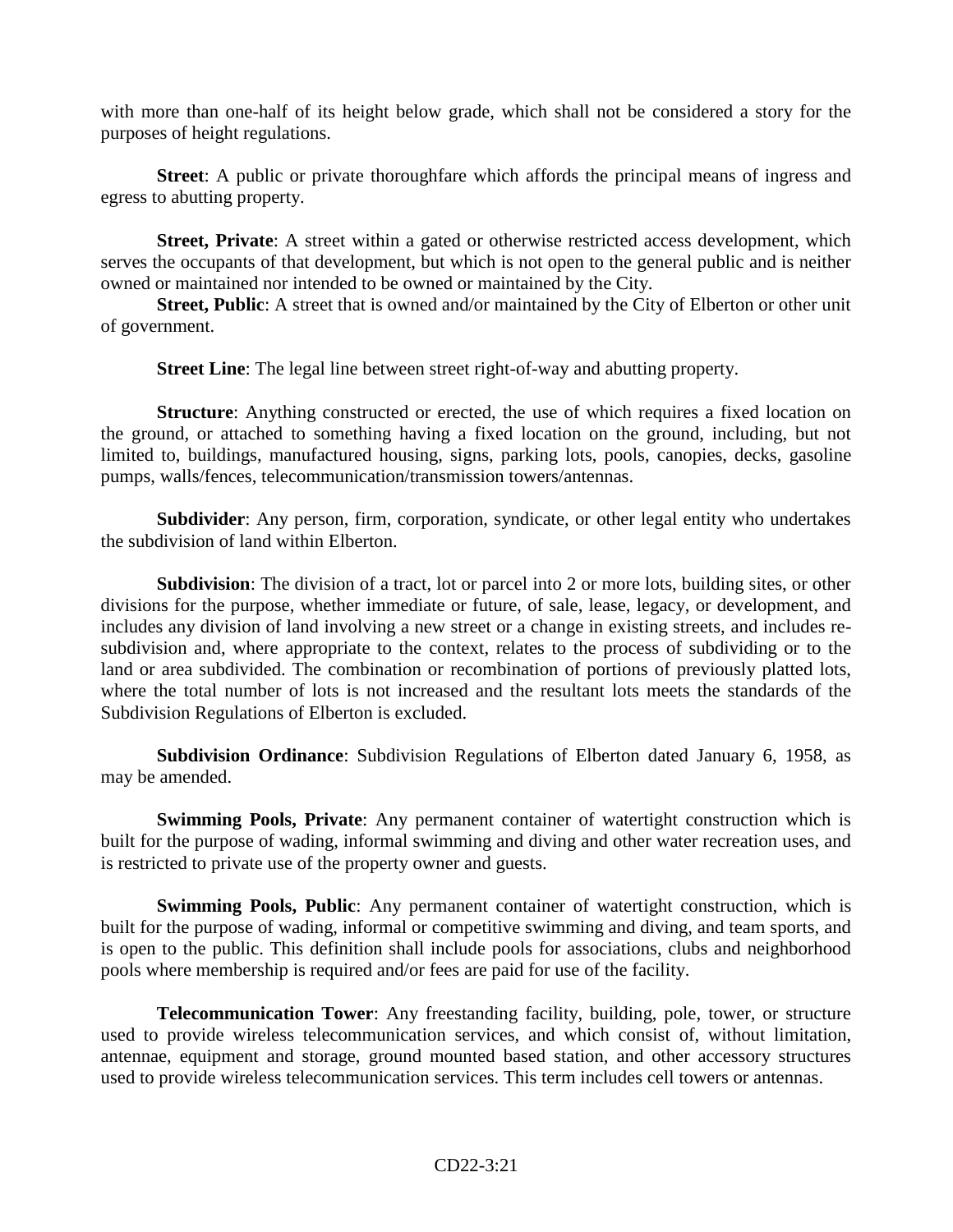**Tower, Amateur Radio**: A freestanding or building-mounted structure, including any base, tower or pole, antenna, and appurtenances, intended for airway communication purposes by a person holding a valid amateur radio (HAM) license issued by the Federal Communications Commission.

**Townhouse**: See "Dwelling, Multi-Family"

**Utility Company**: A private business providing electricity, natural gas, telephone or other services under the regulation of the Georgia Public Service Commission. This use includes equipment and vehicle storage.

**Utility Company Substation**: A facility used for the transmission or distribution of services provided by a utility company, such as an electrical transformer station, telephone junction box, cable box, television box, or natural gas regulator.

**Variance**: A minimal relaxation or modification of the terms of this Ordinance where such variance will not be contrary to the public interest and where, owing to conditions peculiar to the property and not the result of the actions of the applicants, a literal enforcement of the Ordinance would not result in unnecessary and undue hardship. As used in this Ordinance, a variance may be granted for variations of the spatial requirements, only, and shall not be granted for variations pertaining to land uses. Establishment or expansion of a use otherwise prohibited shall not be allowed by variance, nor shall a variance be granted because of the presence of non-conformities in the zoning district or uses in an adjoining zoning district.

**Veterinary Clinic or Animal Hospital**: A facility or establishment where animals are regularly given medical care or treatment under the supervision of a licensed veterinarian.

**Wall Pack**: A building-mounted luminaire installed for the purpose of lighting the adjacent ground areas, walkways, streets and/or parking lots.

**Warehouse**: A building use primarily for the bulk storage, transfer or distribution of goods and materials.

**Warehouse, Mini, Self-Storage**: A facility with multiple storage compartments where each compartment has an individual separate door accessed directly from the exterior vehicular use area and where the person(s) leasing the individual spaces, (usually on a monthly basis) keep the key in their possession. Such compartments are usually not more than 14 feet by 14 feet in size.

**Wholesale Trade Establishment**: An establishment engaged in the selling or distribution of merchandise to retailers, to industrial, commercial, institutional or professional business users, or to other wholesaler.

Yard: An space on the same lot with the main building, such space being open, unoccupied and unobstructed by buildings or structures from ground to sky except where projections and accessory buildings are expressly permitted.

Yard, Front: An open space on the same lot with the principal building, extending the full width of the lot and situated between the front lot line and the front line of the principal building projected to the side lines of the lot. For the purposes of this Ordinance, the depth of the front yard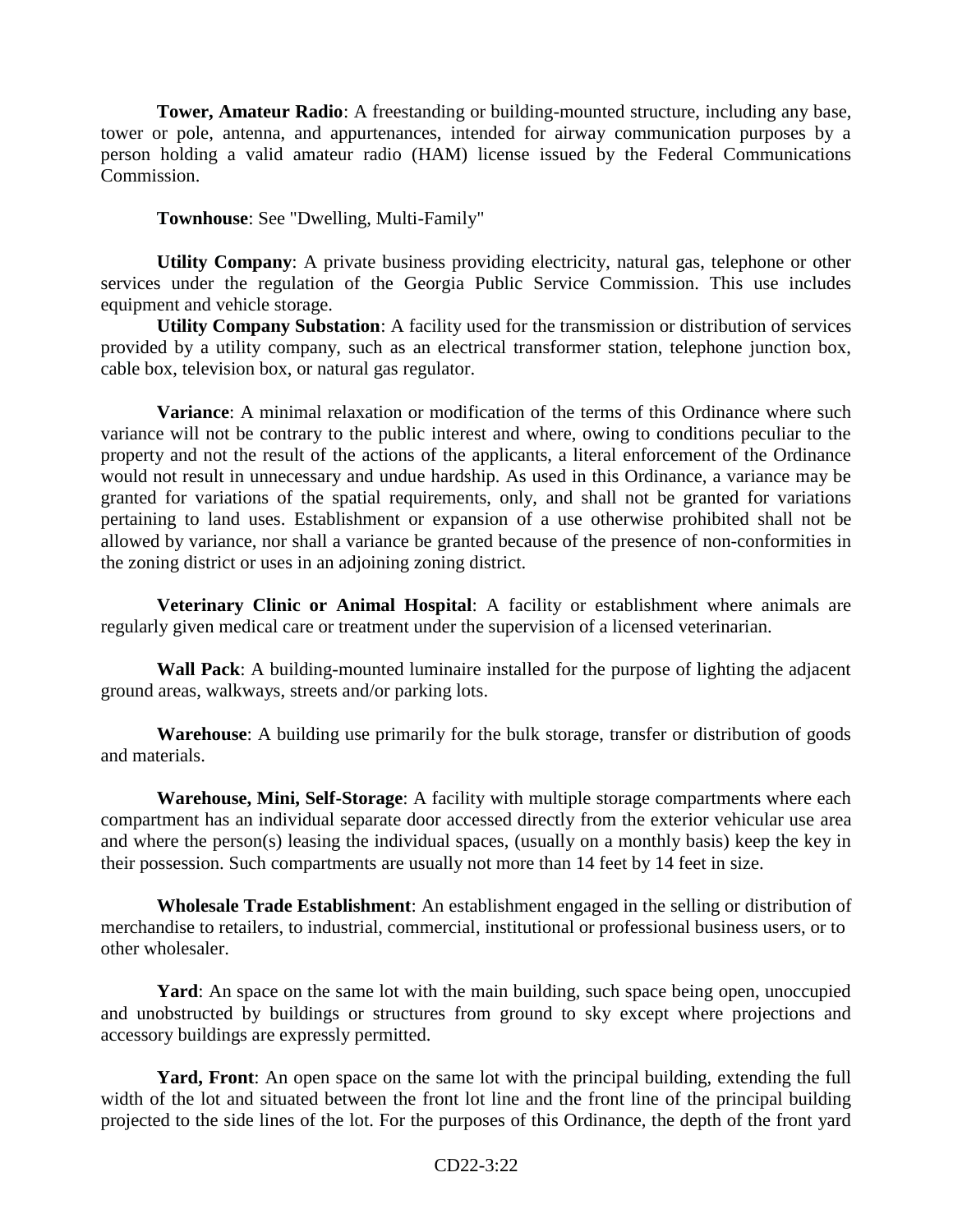shall be measured as the least horizontal distance between the principal building line and the front lot line, or right-of-way line. Covered porches, whether enclosed or unenclosed, shall be considered as part of the main building and shall not project into a required front yard. On double frontage lots and multiple frontage lots, the front yard shall be considered as parallel to the street upon which the lot has its least dimension, excepting that where necessary to promote continuity of design and where in compliance with all other requirements of this Ordinance, the Planning Commission may allow such lots to be oriented in the same manner as adjacent developed lots along the same street within the same district. In all cases, however, the minimum front setback required for the zoning district shall be met on both (or all) sides of the lot with street frontage.

Yard, Rear: An open space on the same lot with the main building, such space being unoccupied except possibly by an accessory building or use and extending the full width of the lot, situated between the rear line of the lot and the rear line of the principal building projected to the side lines of the lot. For the purposes of this Ordinance, the depth of the rear yard shall be measured as the least horizontal distance between the rear line of the principal building and the rear lot line, or right-of-way line. Covered porches, whether enclosed or unenclosed, shall be considered as part of the main building and shall not project into a required rear yard. On all lots, including corner lots, the rear yard shall be at the opposite end of the lot from the front yard, however, the minimum front setback required for the zoning district shall be met on both (or all) sides of the lot with street frontage.

Yard Sale: The temporary sale of home furniture, appliances, clothing and/or domestic items owned by an occupant of a residential dwelling and taking place on the premises on which such occupant resides, whether in the yard or in a carport or garage. Yard sales which do not take place on the premises where such occupant resides are considered open-air businesses, except that this shall not be construed to prevent the sale of such items by another family or household in connection with an event where such items are sold by the occupant of a residence on the premises where the yard sale occurs. This term includes garage sales.

**Yard, Side**: An open space on the same lot with a principal building, situated between the side line of the principal building and the adjacent side line of the lot extending from the rear line of the front yard to the front line of the rear yard. If no front yard is required, the front boundary of the side yard shall be the front line of the lot, or right-of-way line. For the purposes of this Ordinance, the width of the required side yard shall be measured horizontally from the side line of the principal building to the nearest point of the side lot line, or right-of-way line. Covered porches, whether enclosed or open shall be considered as part of the main building and shall not project into a required side yard. On corner lots, double lots, and multiple frontage lots, the side yard shall be considered as parallel to the street upon which the lot has its greatest dimension, however, the minimum front setback required for the zoning district shall be met on both (or all) sides of the lot with street frontage.

**Zoning Action**: A request for any action under the Zoning Ordinance, including, but not limited to, rezoning, variance, conditional use permits, and sign ordinance.

**Zoning Decision**: Final action by the Mayor and Council which results with: (a) the adoption of a zoning ordinance; (b) the adoption of an amendment to a zoning ordinance which changes the text of the zoning ordinance; (c) the adoption of an amendment to a zoning ordinance which rezones property from one zoning classification to another; or (d) the adoption of an